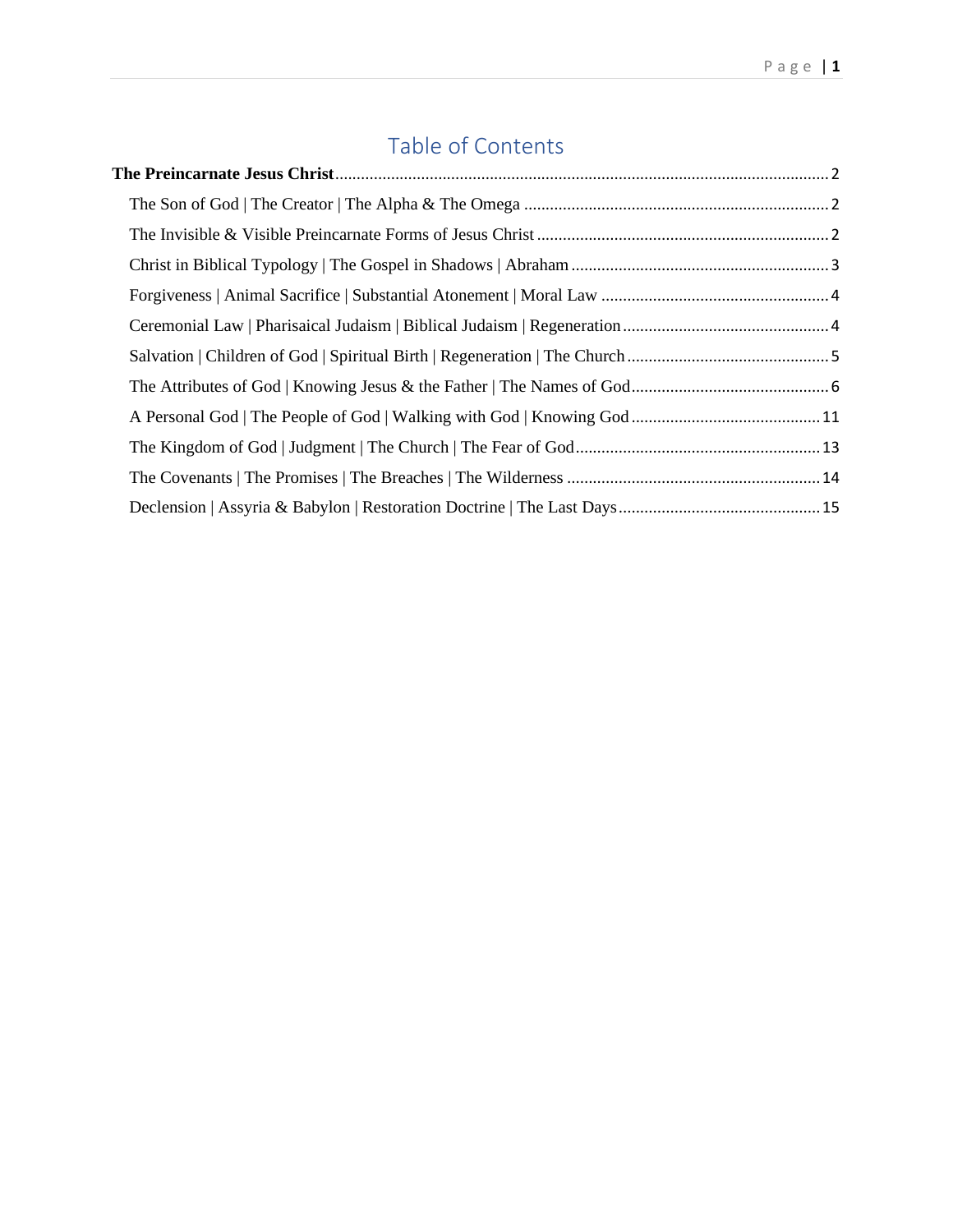# **The Preincarnate Jesus Christ**

<span id="page-1-0"></span>*"Search the Scriptures; for in them ye think ye have eternal life: and they are they which testify of Me. And ye will not come to Me, that ye might have life." - John 5:39-40*

*"And beginning at Moses and all the prophets, He expounded unto them in all the Scriptures the things concerning Himself." - Luke 24:27*

**The Son of God | The Creator | The Alpha & The Omega**

<span id="page-1-1"></span>Jesus Christ preexisted [the Incarnation](http://www.thechurchofwells.com/the-incarnation-of-christ.html) (John 8:58). He existed in a preincarnate form before He was incarnated [\(Php. 2:6\)](https://biblia.com/bible/kjv1900/Phil.%202.6). However, in this preexisting form He had no beginning. Rather, unequivocally, Jesus Christ is "the Beginning" [\(Rev. 3:14,](https://biblia.com/bible/kjv1900/Rev.%203.14) [21:6,](https://biblia.com/bible/kjv1900/Rev%2021.6) [22:13\)](https://biblia.com/bible/kjv1900/Rev%2022.13). We can be sure that He preexisted the creation of the world in the genesis of time; for, in actuality, He [Created](http://www.thechurchofwells.com/creator-savior-and-judge.html) it [\(Genesis 1:1;](https://biblia.com/bible/kjv1900/Gen%201.1) [John 1:1-5,](https://biblia.com/bible/kjv1900/John%201.1-5) [Col. 1:16-17,](https://biblia.com/bible/kjv1900/Col.%201.16-17) [Eph. 3:9\)](https://biblia.com/bible/kjv1900/Eph.%203.9). Jesus is one among the plurality of people, who said, "Let us make man in our Image" [\(Gen. 1:26\)](https://biblia.com/bible/kjv1900/Gen.%201.26), when the mighty and strong creator God, called, Elohim [\(Gen. 1:26\)](https://biblia.com/bible/kjv1900/Gen.%201.26), created mankind. Herein, from eternity past, long before Jesus became the Son of Man, He was always the Son of God [in whom](http://www.thecondescensionofgod.com/a-poetical-introduction-look-at-the-cross.html) the Father delights [\(Prov. 8:22-31\)](https://biblia.com/bible/kjv1900/Prov.%208.22-31); and, as the Son of God, Jesus is the Alpha and the Omega [\(Rev. 1:8,](https://biblia.com/bible/kjv1900/Rev.%201.8) [11,](https://biblia.com/bible/kjv1900/Rev%201.11) [21:6,](https://biblia.com/bible/kjv1900/Rev%2021.6) [22:13\)](https://biblia.com/bible/kjv1900/Rev%2022.13) - the Second Person of the Godhead who has interposed Himself on behalf of mankind from the beginning, even before the fall of Adam, theretofore until the [incarnation,](http://www.thechurchofwells.com/the-incarnation-of-christ.html) and [much more](https://www.therevelationofjesuschrist.org/books/the-age-ending-revival/the-unrealized-divine-repentance-extending-beyond-david-s-lifetime#the-gospel-of-david-the-gospel-of-isaiah-the-everlasting-gospel) forevermore [\(1 Cor. 5:1-5,](https://biblia.com/bible/kjv1900/1%20Cor.%205.1-5) [Ps. 110:1,](https://biblia.com/bible/kjv1900/Ps.%20110.1) [Matt. 28:19-20,](https://biblia.com/bible/kjv1900/Matt.%2028.19-20) [Rom. 5:10\)](https://biblia.com/bible/kjv1900/Rom.%205.10).

**The Invisible & Visible Preincarnate Forms of Jesus Christ**

<span id="page-1-2"></span>Everywhere, anywhere, and anytime salvation existed, the Savior of Mankind was responsible for it [\(Isa. 45:21\)](https://biblia.com/bible/kjv1900/Isa.%2045.21). Therefore, whenever men of former times were saved in the Old Testament, Jesus Christ was there on location performing the exploits of redemption in a preincarnate form ("...being in the form of God" - [Php. 2:6\)](https://biblia.com/bible/kjv1900/Phil.%202.6). This is abundantly clear in the salvation of [the Exodus Generation,](https://thechurchrealized.com/volume-1/chapter-1/israels-seed-in-the-exodus-generation/) as described in [1 Corinthians 10:1-5,](https://biblia.com/bible/kjv1900/1%20Cor%2010.1-5) specifically in the noted fact that "Christ" was there on location in spiritual communion with them in the described exploits of [salvific symbolism](https://thechurchrealized.com/volume-1/chapter-1/israels-seed-in-the-exodus-generation/) [\(1 Cor. 10:9\)](https://biblia.com/bible/kjv1900/1%20Cor.%2010.9). Actually, howbeit invisibly, the Lord Jesus was on location acting as their Savior in a preincarnate form [\(Ex. 15:1-2,](https://biblia.com/bible/kjv1900/Exod.%2015.1-2) [13;](https://biblia.com/bible/kjv1900/Ex%2015.13) [Ps. 106:8,](https://biblia.com/bible/kjv1900/Ps.%20106.8) [10,](https://biblia.com/bible/kjv1900/Ps%20106.10) [12;](https://biblia.com/bible/kjv1900/Ps%20106.12) [Jer. 2:2-3;](https://biblia.com/bible/kjv1900/Jer.%202.2-3) [Isa. 63:7-14;](https://biblia.com/bible/kjv1900/Isa.%2063.7-14) [Deut. 32:7-14\)](https://biblia.com/bible/kjv1900/Deut.%2032.7-14). Not much can be said of this "form" except that it was perfectly divine [\(Php. 2:6,](https://biblia.com/bible/kjv1900/Phil.%202.6) [John 17:5\)](https://biblia.com/bible/kjv1900/John%2017.5) and apparently distinct from the Person of the Father [\(Ps. 110:1\)](https://biblia.com/bible/kjv1900/Ps.%20110.1). Nevertheless, this invisible preincarnate form of Christ must not be confused with the rare physical appearances of Christ in the Old Testament; nor should these physical appearances of Christ be confused with the general and ordinary divine usage of angels in the Old Testament.

It is unlawful to assume that God the Father ever personally manifested through an angel's body. For, in a characteristically different manner than the Son of God, the Father is said to be "invisible" to man [\(1 Tim.](https://biblia.com/bible/kjv1900/1%20Tim.%201.17)  [1:17\)](https://biblia.com/bible/kjv1900/1%20Tim.%201.17). Partly, we can assume this is because "God is a Spirit" [\(John 4:24\)](https://biblia.com/bible/kjv1900/John%204.24); but, additionally, the Scripture is emphatic to state that "no man hath seen God at any time" [\(John 1:18,](https://biblia.com/bible/kjv1900/John%201.18) [1 Tim. 6:16\)](https://biblia.com/bible/kjv1900/1%20Tim.%206.16). Even after the incarnation of Christ [\(John 14:8-10\)](https://biblia.com/bible/kjv1900/John%2014.8-10) it still remains true that no man "can see" God the Father [\(1 Tim.](https://biblia.com/bible/kjv1900/1%20Tim.%206.16)  [6:16,](https://biblia.com/bible/kjv1900/1%20Tim.%206.16) [1 Jn. 4:12\)](https://biblia.com/bible/kjv1900/1%20John.%204.12). This fact underscores the preincarnate and post-incarnate significance of Jesus Christ because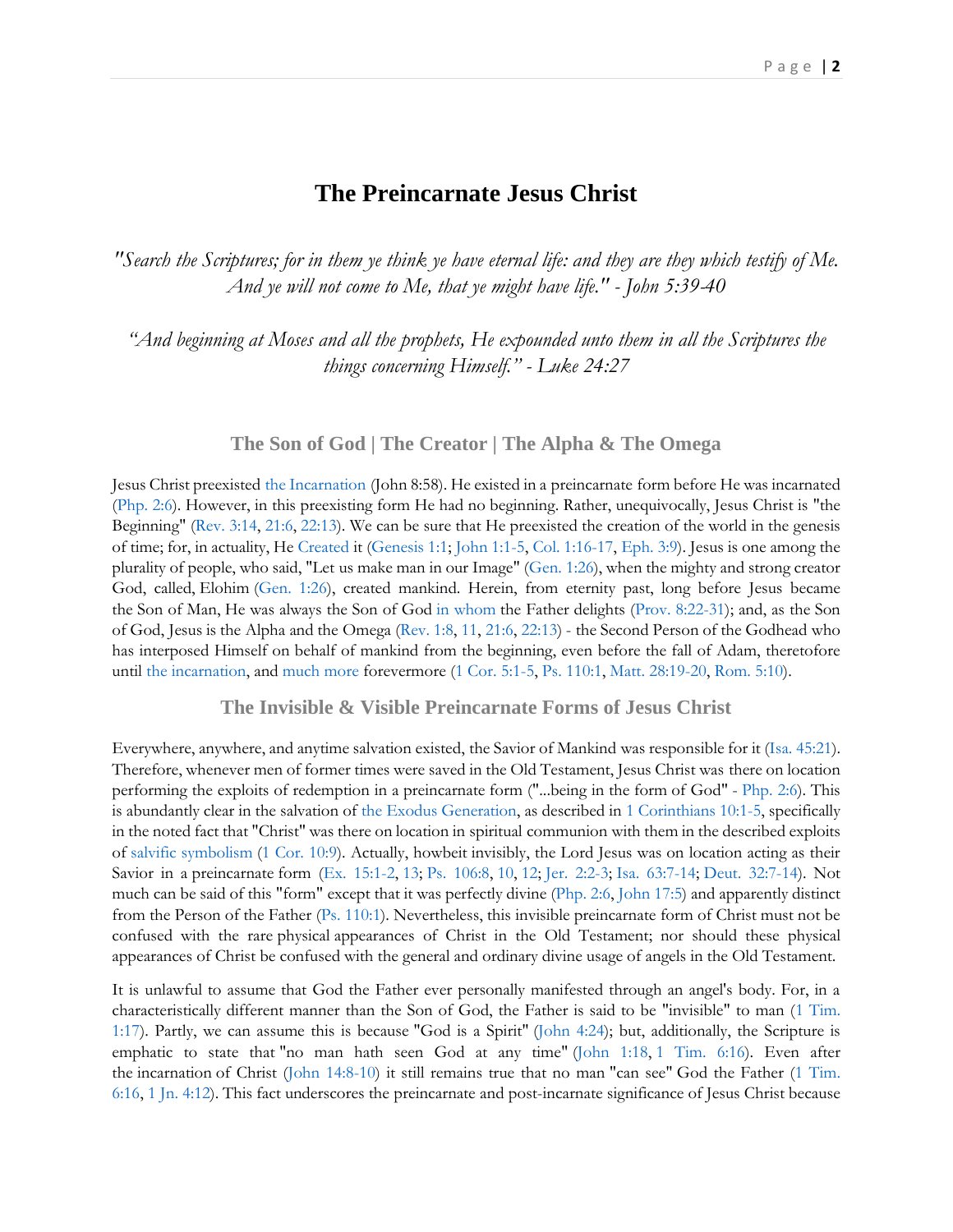He has in fact seen and known the Father [\(John 1:18,](https://biblia.com/bible/kjv1900/John%201.18) [Lk. 10:22\)](https://biblia.com/bible/kjv1900/Luke.%2010.22). This is why John the Baptist felt unworthy to even touch or loose the latchet of earthly sandals on the feet of the Son of God incarnated into human flesh. Awestruck with adoration, John testified: "He that cometh from above is above all: he that is of the earth is earthly, and speaketh of the earth: he that cometh from heaven is above all. And what He hath seen and heard, that He testifieth; and no man receiveth His testimony." [\(John 3:31-32\)](https://biblia.com/bible/kjv1900/John%203.31-32).

When and if Jesus Christ did manifest personally to men in a physical and visible form in the Old Testament, the LORD used the form, disposition, and voices of angels. These are visible or audible forms that the invisible preincarnate Christ would utilize. However, remember, this is not to be confused with God's general employment of [angels](https://thechurchrealized.com/volume-1/chapter-2/in-retrospect-from-abraham-to-the-exodus-generation/#the_sinai_experience) in the Old Testament [\(Acts 7:53,](https://biblia.com/bible/kjv1900/Acts%207.53) [Gal. 3:19,](https://biblia.com/bible/kjv1900/Gal.%203.19) [Ps. 68:17\)](https://biblia.com/bible/kjv1900/Ps.%2068.17). For, in at least a few of the many occasions where the "the Angel of the LORD" is interacting with men in [Church History,](https://thechurchrealized.com/volume-1/) we can be sure that the text implies someone more than a mere angel's presence [\(Ex. 3:2,](https://biblia.com/bible/kjv1900/Exod.%203.2) [Judges 6:22,](https://biblia.com/bible/kjv1900/Judg%206.22) [13:22\)](https://biblia.com/bible/kjv1900/Judges%2013.22). For, on special occasions where this term is used, and in other instances where an Angel is depicted interacting with men (Abraham, Jacob, Moses, & Joshua among others), the angelic body being used by God was allowably seen, touched, or worshiped by redeemed men [\(Gen. 18:1-5,](https://biblia.com/bible/kjv1900/Gen.%2018.1-5) [13-14,](https://biblia.com/bible/kjv1900/Gen%2018.13-14) [33,](https://biblia.com/bible/kjv1900/Gen%2018.33) [19:1,](https://biblia.com/bible/kjv1900/Gen%2019.1) [32:1-2,](https://biblia.com/bible/kjv1900/Gen%2032.1-2) [24-30;](https://biblia.com/bible/kjv1900/Gen%2032.24-30) [Josh](https://biblia.com/bible/kjv1900/Josh%205.13-15)  [5:13-15;](https://biblia.com/bible/kjv1900/Josh%205.13-15) [Judges 6:12-24,](https://biblia.com/bible/kjv1900/Judg%206.12-24) [13:15-23;](https://biblia.com/bible/kjv1900/Judges%2013.15-23) [Hos. 12:2-6,](https://biblia.com/bible/kjv1900/Hos.%2012.2-6) [Acts 7:30-38,](https://biblia.com/bible/kjv1900/Acts%207.30-38) [Exodus 3:2-5\)](https://biblia.com/bible/kjv1900/Exod%203.2-5), rather than men simply hearing the word of God through the voices of angels.

Of course, it is strictly forbidden to worship angels in normal circumstances [\(Rev. 19:10,](https://biblia.com/bible/kjv1900/Rev.%2019.10) [22:9\)](https://biblia.com/bible/kjv1900/Rev%2022.9). That's exactly what's abnormal and extraordinary about these few other occasions. They prove that fact that Christ was physically and visibly manifesting in the body of an Angel. For, only this would be grounds for worship [\(Ex. 3:2-5,](https://biblia.com/bible/kjv1900/Exod.%203.2-5) [Josh. 5:13-15,](https://biblia.com/bible/kjv1900/Josh.%205.13-15) [Hos. 12:5\)](https://biblia.com/bible/kjv1900/Hos.%2012.5). In retrospect, the rarity of these occasions do certainly imply the incompetency of all angelic forms to permanently manifest the Son of God; also, they foreshadow the ultimate divine objective of redemption in the incarnation. Namely, that it pleased God to be incarnated into human flesh to permanently become manifest before mankind to be "heard" and "seen" with human "eyes" and "handled" with human "hands" [\(1 John 1:1-3;](https://biblia.com/bible/kjv1900/1%20John%201.1-3) [Isa. 7:14,](https://biblia.com/bible/kjv1900/Isa.%207.14) [9:6-7;](https://biblia.com/bible/kjv1900/Isa%209.6-7) [John 20:27-29,](https://biblia.com/bible/kjv1900/John%2020.27-29) [1 John 3:2,](https://biblia.com/bible/kjv1900/1%20John%203.2) [Zech.](https://biblia.com/bible/kjv1900/Zech.%2012.10)  [12:10\)](https://biblia.com/bible/kjv1900/Zech.%2012.10). Further attesting to this ultimate divine purpose, while contextually proving the superiority of the New Testament over the Old Testament, the writer of [Hebrews](http://www.thecondescensionofgod.com/tracing-hebrews.html) compared "the word spoken by angels" [\(Heb. 2:1-](https://biblia.com/bible/kjv1900/Heb.%202.1-4) [4\)](https://biblia.com/bible/kjv1900/Heb.%202.1-4) with the word spoken by the Son of God [\(Heb. 1:1-3\)](https://biblia.com/bible/kjv1900/Heb.%201.1-3). This further proves the general divine usage of angels in the Old Testament [\(Acts 7:53,](https://biblia.com/bible/kjv1900/Acts%207.53) [Gal. 3:19\)](https://biblia.com/bible/kjv1900/Gal.%203.19), while the greater comparison being made by the author shows the superiority of the Son of God above angels in [Hebrews 1:1-2:4.](https://biblia.com/bible/kjv1900/Heb%201.1-2.4) The shock and awe of this event shouldn't be overlooked by the ungrateful "Christians" of the 21st Century. Marvelously, through [incarnation,](http://www.thechurchofwells.com/the-incarnation-of-christ.html) the Son of God has permanently become "the Image of the invisible God" in human form [\(Col. 1:15\)](https://biblia.com/bible/kjv1900/Col.%201.15); and, as the one and only Mediator of Mankind, Jesus said: "No man cometh unto the Father, but by Me." [\(John 14:6\)](https://biblia.com/bible/kjv1900/John%2014.6).

#### **Christ in Biblical Typology | The Gospel in Shadows | Abraham**

<span id="page-2-0"></span>Redeemed men from all ages and Covenants were only and always saved by faith in Jesus Christ [\(Rom. 4;](https://biblia.com/bible/kjv1900/Rom.%204) [Heb.](https://biblia.com/bible/kjv1900/Heb.%2011)  [11\)](https://biblia.com/bible/kjv1900/Heb.%2011). That's why [Abraham](http://www.thecondescensionofgod.com/5---abrahamic-exemplification.html) is called "the father of all them that believe" [\(Rom. 4:11\)](https://biblia.com/bible/kjv1900/Rom.%204.11). The Gospel of Jesus Christ was presented to them in shadows - which means that the image or figure that was cast before their eyes depicted the reality of something else. This shadow isn't the real thing. The shadow shouldn't be mistaken for the reality; for, it is merely the image or figure of the reality like the shadow of man captures his silhouette. The life & testimony of [Abraham](http://www.thecondescensionofgod.com/5---abrahamic-exemplification.html) abundantly testifies to this as an authentic means to believe the Gospel and receive Jesus Christ by faith [\(The Gospel Call:](http://www.thecondescensionofgod.com/20---the-gospel-calling.html) [Gen. 12:1-3,](https://biblia.com/bible/kjv1900/Gen.%2012.1-3) [Heb. 11:8-10;](https://biblia.com/bible/kjv1900/Heb.%2011.8-10) Justification by Faith: [Gen. 15:6,](https://biblia.com/bible/kjv1900/Gen.%2015.6) [Rom.](https://biblia.com/bible/kjv1900/Rom.%204.3)  [4:3,](https://biblia.com/bible/kjv1900/Rom.%204.3) [Gen. 17:15-19,](https://biblia.com/bible/kjv1900/Gen.%2017.15-19) [Rom. 4:17-22,](https://biblia.com/bible/kjv1900/Rom.%204.17-22) [Heb. 11:11-12;](https://biblia.com/bible/kjv1900/Heb.%2011.11-12) Justification by Works: [Gen. 22:12,](https://biblia.com/bible/kjv1900/Gen.%2022.12) [James 2:14-26,](https://biblia.com/bible/kjv1900/James%202.14-26) [Heb.](https://biblia.com/bible/kjv1900/Heb.%206.11-20)  [6:11-20,](https://biblia.com/bible/kjv1900/Heb.%206.11-20) [11:17-19\)](https://biblia.com/bible/kjv1900/Heb%2011.17-19). Obviously, given the frequency of Abraham being spoken about in the N.T., Abraham is set forth by God as an admirable [example](http://www.thecondescensionofgod.com/5---abrahamic-exemplification.html) of faith; however, most people of Christendom treat O.T. believers like shameful inferiors who were preoccupied with dead ritualism.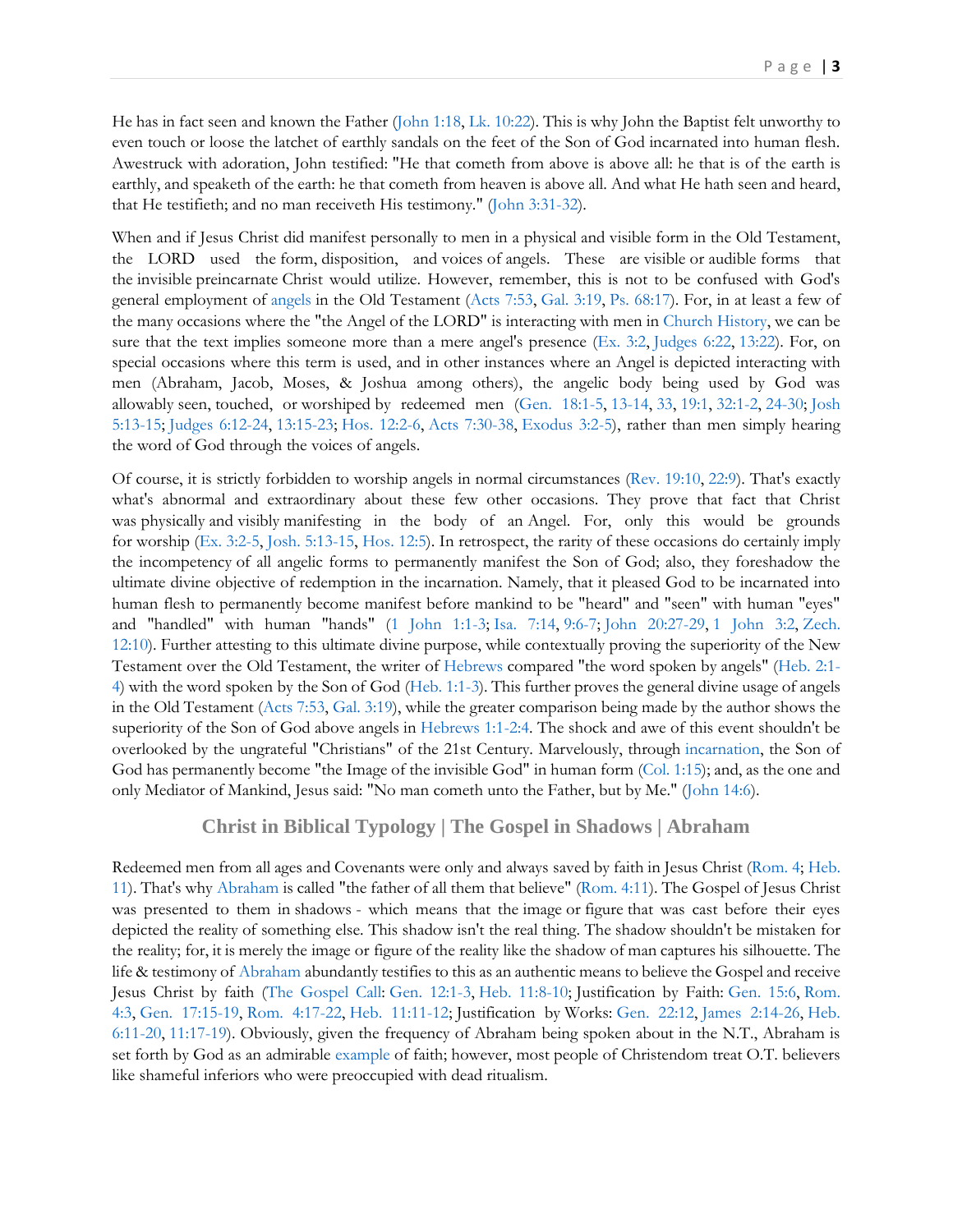Literally, when Abraham believed the Gospel preached through shadows, it was written that "he received Him [Jesus] in a figure" [\(Heb. 11:17-19\)](https://biblia.com/bible/kjv1900/Heb.%2011.17-19). Oh, for a thousand tongues to declare this momentous occasion setup by Jehovahjireh [\(Gen. 22:14\)](https://biblia.com/bible/kjv1900/Gen.%2022.14)! The use of the word "figure" in [Hebrews 11:17-19](https://biblia.com/bible/kjv1900/Heb%2011.17-19) speaks of the conveyance of Christ through typology. Herein, the Person of the Gospel was personally received and [immediately in](https://thechurchrealized.com/volume-1/chapter-3/israel-as-gods-people-the-implications/)  [communion](https://thechurchrealized.com/volume-1/chapter-3/israel-as-gods-people-the-implications/) with the O.T. believers [\(1 Cor. 10:1-5,](https://biblia.com/bible/kjv1900/1%20Cor.%2010.1-5) [2 Cor. 6:16\)](https://biblia.com/bible/kjv1900/2%20Cor.%206.16). Marvelously, the whole of the Old Testament should be understood directly or indirectly as exemplary figures, patterns, or shadows ("figure" - [Heb. 9:9;](https://biblia.com/bible/kjv1900/Heb.%209.9) "figures" - [Heb. 9:24\)](https://biblia.com/bible/kjv1900/Heb.%209.24), even as God said to Moses on Mount Sinai ("pattern" - [Ex. 25:40;](https://biblia.com/bible/kjv1900/Exod.%2025.40) "shadow of heavenly things" - [Heb. 8:1-5\)](https://biblia.com/bible/kjv1900/Heb.%208.1-5). Therefore, we can be sure that if we have eyes to see [\(Lk. 24:27\)](https://biblia.com/bible/kjv1900/Luke.%2024.27), the glorious mystery of the whole story would be visible in the narrative of the Old Testament - namely, how everything in the Law is a "shadow of things to come" [\(Col. 2:17,](https://biblia.com/bible/kjv1900/Col.%202.17) [Heb. 10:1\)](https://biblia.com/bible/kjv1900/Heb.%2010.1). Even if the heroes of faith in the O.T. didn't fully understand it, through the shadows they were embracing the realities and hereby they were looking for the glory of another age. "And these all, having obtained a good report through faith, received not the promise: God having provided some better thing for us, that they without us should not be made perfect." [\(Heb. 11:39-40\)](https://biblia.com/bible/kjv1900/Heb.%2011.39-40).

#### **Forgiveness | Animal Sacrifice | Substantial Atonement | Moral Law**

<span id="page-3-0"></span>Knowingly or unknowingly, every saint of the O.T. was looking forward to Christ [\(Heb. 11:13,](https://biblia.com/bible/kjv1900/Heb.%2011.13) [39-40;](https://biblia.com/bible/kjv1900/Heb%2011.39-40) [Job](https://biblia.com/bible/kjv1900/Job%2019.25-27)  [19:25-27\)](https://biblia.com/bible/kjv1900/Job%2019.25-27). Nevertheless, because the Lamb of God was not yet offered at the Cross of Calvary [\(Jn. 1:29\)](https://biblia.com/bible/kjv1900/John.%201.29), the Jewish believers were provisionally forgiven even without being substantially redeemed. For, it is [impossible](https://thechurchrealized.com/volume-2/chapter-12/the-law-in-the-book-of-romans/#3) for animal blood to remit the sins of mankind in the sacrificial system of the Old Testament [\(Rom. 3:21-](https://biblia.com/bible/kjv1900/Rom.%203.21-28) [28,](https://biblia.com/bible/kjv1900/Rom.%203.21-28) [Heb. 9:15,](https://biblia.com/bible/kjv1900/Heb.%209.15) [10:4\)](https://biblia.com/bible/kjv1900/Heb%2010.4). The Old Testament was problematic and insufficient to mediate a lasting and eternal forgiveness before God [\(Heb. 10:1-14\)](https://biblia.com/bible/kjv1900/Heb.%2010.1-14). Though the LORD honestly declared the words "atonement" and "forgiven" in the Old Testament (atonement: [Ex. 29:37,](https://biblia.com/bible/kjv1900/Exod.%2029.37) [30:10,](https://biblia.com/bible/kjv1900/Ex%2030.10) [16,](https://biblia.com/bible/kjv1900/Ex%2030.16) [Lev. 4:1;](https://biblia.com/bible/kjv1900/Lev.%204.1) forgiven: [Lev. 4:20,](https://biblia.com/bible/kjv1900/Lev.%204.20) [26,](https://biblia.com/bible/kjv1900/Lev%204.26) [31,](https://biblia.com/bible/kjv1900/Lev%204.31) [35\)](https://biblia.com/bible/kjv1900/Lev%204.35), the atonement of animal's blood was ultimately insufficient. However, as men looked to Christ in faith (through shadows), God provisionally gave mankind the blessing of forgiveness based upon what Christ would eventually accomplish on their behalf substantially and in reality. The "blood" of Jesus is the eternal provision [\(Rom. 3:25\)](https://biblia.com/bible/kjv1900/Rom.%203.25). No man has or ever will be forgiven by any other means. "His blood" is the benefaction because "it is not possible that the blood of bulls and of goats should take away sins" [\(Rom. 3:25,](https://biblia.com/bible/kjv1900/Rom.%203.25) [Heb. 10:4\)](https://biblia.com/bible/kjv1900/Heb.%2010.4). The LORD, Jehovahsidkenu, is our eternal righteousness [\(Jer. 23:6\)](https://biblia.com/bible/kjv1900/Jer.%2023.6)!

Nevertheless, the Law of the Old Testament serves its purpose. Through the Law the LORD was preparing mankind to comprehend the enormity of what would be accomplished in Jesus Christ. This is God making immoral men feel their need for moral redemption [\(Rom. 7:9\)](https://biblia.com/bible/kjv1900/Rom.%207.9). In being [tutored](https://thechurchrealized.com/volume-2/chapter-13/the-moral-law-is-a-tutor-depicting-gods-personality/) by [the Moral Law](https://thechurchrealized.com/volume-2/chapter-13/the-moral-law-is-a-tutor-depicting-gods-personality/) men are put before the blazing light of God's personality depicted in the Moral Law. Hereby, the glory of God exposes the ingloriousness of man. The morally perfect personality of God is "the glory of God" [\(Rom. 3:19-23\)](https://biblia.com/bible/kjv1900/Rom.%203.19-23). Contrastingly, man's ingloriousness is our [total moral depravity](http://www.thechurchofwells.com/in-agreement-with-gods-hatred.html) and utter imperfection [\(Rom. 3:9-20,](https://biblia.com/bible/kjv1900/Rom.%203.9-20) [8:5-8\)](https://biblia.com/bible/kjv1900/Rom%208.5-8). Without this reeducation process it would be impossible for mankind to even fathom the meaning of bloodbought reconciliation to God in [spiritual communion](https://thechurchrealized.com/volume-1/chapter-5/the-immediate-presence-of-god-immediate-judgments-against-sin/) [\(Ps. 10:4-5,](https://biblia.com/bible/kjv1900/Ps.%2010.4-5) [50:21,](https://biblia.com/bible/kjv1900/Ps%2050.21) [Eph. 4:18\)](https://biblia.com/bible/kjv1900/Eph.%204.18). The LORD, who is our Lawgiver [\(Isa. 33:22\)](https://biblia.com/bible/kjv1900/Isa.%2033.22), did also give to redeemed mankind his only begotten Son [\(John 3:16\)](https://biblia.com/bible/kjv1900/John%203.16).

#### **Ceremonial Law | Pharisaical Judaism | Biblical Judaism | Regeneration**

<span id="page-3-1"></span>Marvelously, the Ceremonial Law works to tutor and educate men in the same fashion as the Moral Law. Nevertheless, most readers are dismayed at the attention given to the Ceremonial Law in the Old Testament. This is because most people know more about [Pharisaical Judaism](https://thechurchrealized.com/volume-2/chapter-12/the-law-in-the-book-of-romans/) than true [Biblical Judaism.](https://thechurchrealized.com/volume-2/chapter-12/the-law-in-the-book-of-romans/) Hence, they know very little about Jehovahchaqaq [\(Isa. 33:22,](https://biblia.com/bible/kjv1900/Isa.%2033.22) [Hos. 6:6,](https://biblia.com/bible/kjv1900/Hos.%206.6) [Micah 6:8\)](https://biblia.com/bible/kjv1900/Micah%206.8). Christians, like the Pharisees, read the Law as one blinded to its loveliness & [spirituality](https://thechurchrealized.com/volume-2/chapter-13/the-spirituality-of-the-law/) ("O how love I Thy Law!" - [Ps. 119:97\)](https://biblia.com/bible/kjv1900/Ps.%20119.97). Newly converted believers in Christ who are generally oblivious to the complexity of Scripture and easily manipulated by false teachers are especially susceptible to adopting an extremely negative perspective of the Old Testament.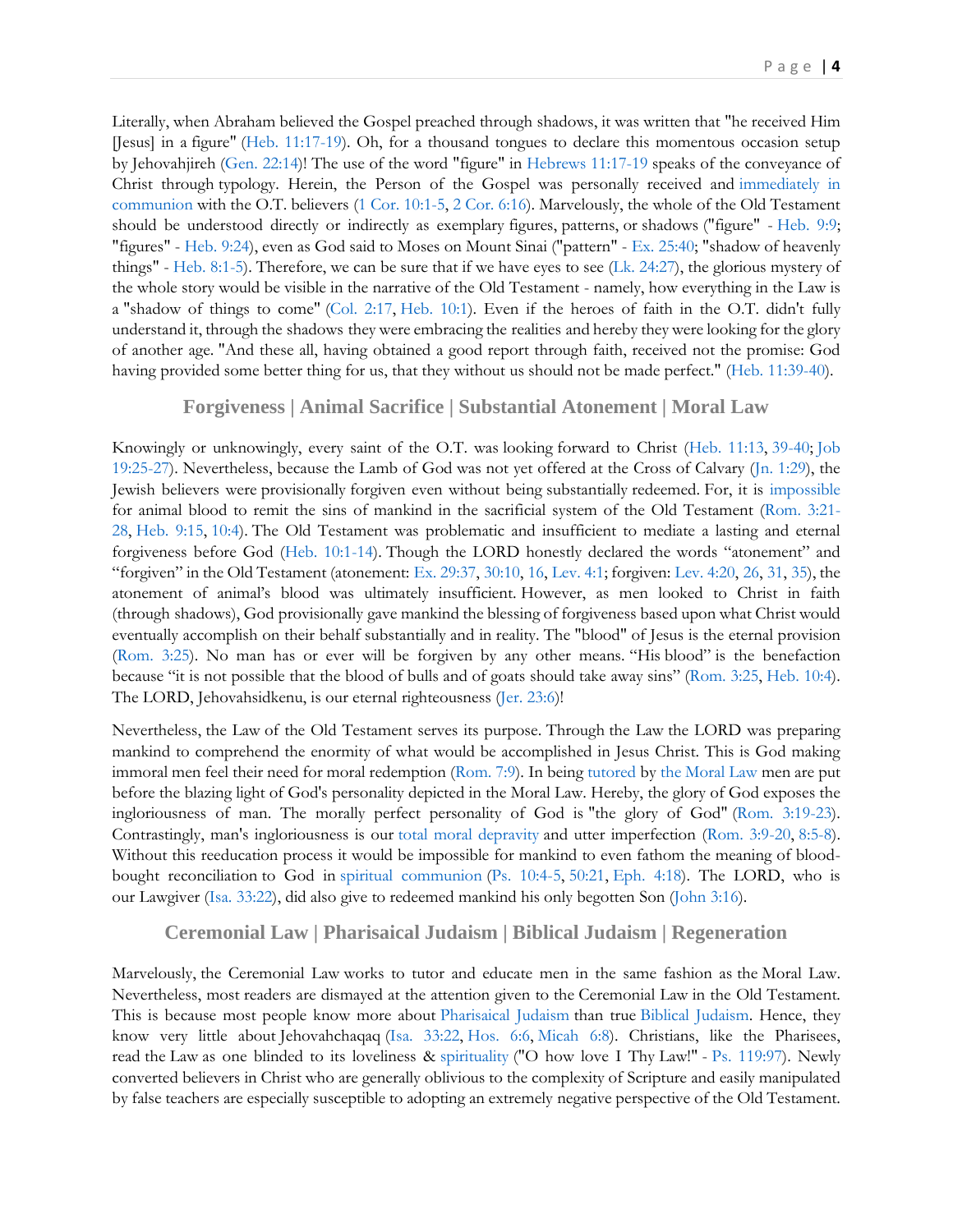They read the New Testament and misunderstand the teachings that pertain to Judaism. For example, they misunderstand Jesus in [the Sermon on the Mount.](https://thechurchrealized.com/volume-2/chapter-10/old-testament-righteousness-regeneration-in-summary/) Or, they misunderstand Paul when he spoke about [Pharisaical Judaism,](https://thechurchrealized.com/volume-2/chapter-12/the-law-in-the-book-of-romans/) and they confuse his statements about [Pharisaical Judaism](https://thechurchrealized.com/volume-2/chapter-12/the-law-in-the-book-of-romans/) to be directed towards [Biblical Judaism,](https://thechurchrealized.com/volume-2/chapter-12/the-law-in-the-book-of-romans/) or vice versa. Clearly there was [confusion](http://www.thechurchofwells.com/the-early-church-and-a-survey-of-biblical-missions-series.html) about what Paul was teaching and preaching concerning the Law among the Gentiles [\(Acts 21:28,](https://biblia.com/bible/kjv1900/Acts%2021.28) [26:22-23\)](https://biblia.com/bible/kjv1900/Acts%2026.22-23). [Popular misconceptions](https://thechurchrealized.com/volume-2/) about Judaism were [prevailing](http://www.thechurchofwells.com/the-early-church-and-a-survey-of-biblical-missions-series.html) upon Gentile Christians as far away as Rome. Therefore, in the Book of Romans, Paul was compelled to clarify the difference between [true and false Judaism.](https://thechurchrealized.com/volume-2/chapter-12/the-law-in-the-book-of-romans/)

[Two millennia](http://www.putoffthyshoes.com/church-history/until-the-iniquity-is-full-2000-years-of-church-history) later things have only gotten worse. The [controversies](https://thechurchrealized.com/volume-3/chapter-19/an-introduction-verified-born-hunted-credentialed-distinct/) on the subject have only increased in ferocity over the years. Yet, this is to be expected [\(Eccl. 1:9\)](https://biblia.com/bible/kjv1900/Eccles.%201.9). This has been going on for ages. Long before the apostle Paul engaged the conflict, the Prophets of old had the same problems in their respective generations. [False Judaism](https://thechurchrealized.com/volume-2/chapter-12/the-law-in-the-book-of-romans/) has always been a problem. Hypocrites of every generation are prone to ritualize and [de-spiritualize](https://thechurchrealized.com/volume-2/chapter-12/the-law-in-the-book-of-romans/#2) the teachings of true religion [\(Jas. 1:27\)](https://biblia.com/bible/kjv1900/James.%201.27); and, this is especially easy to do when it comes to [the Ceremonial Law](https://thechurchrealized.com/volume-2/chapter-11/introduction/) in Biblical Judaism. Nevertheless, the Ceremonial Law was never divinely intended to be understood as mere outward rituals that are dead, formalistic, & unspiritual. Rather, the outward [ceremonial commandments](https://thechurchrealized.com/volume-2/chapter-11/introduction/) represent various kinds of [outward](https://thechurchrealized.com/volume-3/chapter-18/fulfilled-disannulled-destroyed/#ceremonial_law) and [inward](https://thechurchrealized.com/volume-2/chapter-11/introduction/) salvific spiritual realities. Therefore, in combat against the rampant misunderstandings at hand, the Prophets of old would explain the proper use of [the Ceremonial Law](https://thechurchrealized.com/volume-2/chapter-11/introduction/) as it relates to the Jews having [inward spiritual communion](https://thechurchrealized.com/volume-2/chapter-11/old-testament-righteousness-regeneration-ceremonially-speaking/) with God instead of dead religion.

Lawfully speaking, if the Jews weren't having spiritual fellowship with God in their observance of the Ceremonial Law, then it was a mock observance of thoroughly spiritual ceremonies being desecrated by men who were becoming an [abomination](https://thechurchrealized.com/volume-1/chapter-9/theme-4/#becoming_an_abomination) to God. Remember, "the Law is spiritual" [\(Rom. 7:14\)](https://biblia.com/bible/kjv1900/Rom.%207.14); therefore, only spiritual men can comprehend the spirituality of the Ceremonial Law [\(Ps. 50:8-23,](https://biblia.com/bible/kjv1900/Ps.%2050.8-23) [51:6-19\)](https://biblia.com/bible/kjv1900/Ps%2051.6-19). The [outward](https://thechurchrealized.com/volume-1/chapter-6/theme-1/)  [form of religious piety](https://thechurchrealized.com/volume-1/chapter-6/theme-1/) means absolutely nothing to God [\(Micah 6:7\)](https://biblia.com/bible/kjv1900/Micah%206.7). Therefore, for good reason, Jehovah [threatened](https://thechurchrealized.com/volume-3/chapter-15/the-congregation/#ot) death and at sundry times [justly executed](https://thechurchrealized.com/volume-3/chapter-16/the-old-testament-how-it-was/) anyone from among [the Congregation of](https://thechurchrealized.com/volume-3/chapter-15/the-congregation/#ot)  [Israel](https://thechurchrealized.com/volume-3/chapter-15/the-congregation/#ot) who refused to properly observe these Laws. This may seem harsh to religious men today but it was the glory of real Jews who walked with God in Biblical Judaism [\(Rom. 2:25-29;](https://biblia.com/bible/kjv1900/Rom.%202.25-29) [Ps. 19:7-14;](https://biblia.com/bible/kjv1900/Ps.%2019.7-14) [Ps. 101:1-8;](https://biblia.com/bible/kjv1900/Ps.%20101.1-8) [Ps. 139:19-](https://biblia.com/bible/kjv1900/Ps.%20139.19-24) [24\)](https://biblia.com/bible/kjv1900/Ps.%20139.19-24). The [justice](https://thechurchrealized.com/volume-2/appendix-1/the-old-testament/) of God is vindicated in the lives of those who happily declared, "the Law of the LORD is perfect, converting the soul" [\(Ps. 19:7\)](https://biblia.com/bible/kjv1900/Ps.%2019.7). Through [regeneration](https://thechurchrealized.com/volume-2/chapter-13/old-testament-righteousness-regeneration-morally-speaking/) they agreed with the moral rightness of God's righteous [judgment](https://thechurchrealized.com/volume-2/appendix-1/the-old-testament/) in this matter ("Shall not the Judge of all the Earth do right?" - [Gen. 18:25\)](https://biblia.com/bible/kjv1900/Gen.%2018.25), and all [degenerate](https://thechurchrealized.com/volume-2/chapter-13/moral-degeneration-no-willful-sinners-allowed-in-israel-the-church/) fellows who disagreed wouldn't [live](https://thechurchrealized.com/volume-1/chapter-7/theme-2/) long [\(Num. 15:30-31,](https://biblia.com/bible/kjv1900/Num.%2015.30-31) [Heb. 10:26-29\)](https://biblia.com/bible/kjv1900/Heb.%2010.26-29). These are the just and equal ways of Jehovahshaphat [\(Judges 11:27,](https://biblia.com/bible/kjv1900/Judg%2011.27) [Isa. 33:22,](https://biblia.com/bible/kjv1900/Isa.%2033.22) [Joel 3:12\)](https://biblia.com/bible/kjv1900/Joel%203.12).

#### **Salvation | Children of God | Spiritual Birth | Regeneration | The Church**

<span id="page-4-0"></span>Even in [Adam](https://thechurchrealized.com/volume-2/chapter-12/the-law-in-the-book-of-romans/#5) we behold a "figure" [\(Rom. 5:14\)](https://biblia.com/bible/kjv1900/Rom.%205.14) that points to the coming of another Adam; this is the second Adam whom the apostle Paul called, "the Last Adam" [\(1 Cor. 15:45,](https://biblia.com/bible/kjv1900/1%20Cor.%2015.45) [Rom. 5:1-21,](https://biblia.com/bible/kjv1900/Rom.%205.1-21) [Gal. 3:16,](https://biblia.com/bible/kjv1900/Gal.%203.16) [29\)](https://biblia.com/bible/kjv1900/Gal%203.29). Adam, as the former federal head of humanity, is the figurehead of our fallen, depraved, and lost condition [\(Rom. 5:12-14\)](https://biblia.com/bible/kjv1900/Rom.%205.12-14). Christ, as the new federal head of humanity, is the figurehead of resurrection, righteousness, and reconciliation [\(1 Cor. 15:22,](https://biblia.com/bible/kjv1900/1%20Cor.%2015.22) [Jn. 11:25\)](https://biblia.com/bible/kjv1900/John.%2011.25). This was the plan of Immanuel from the beginning [\(Isa. 7:14,](https://biblia.com/bible/kjv1900/Isa.%207.14) [Jn. 12:27-28,](https://biblia.com/bible/kjv1900/John.%2012.27-28) [Ps.](https://biblia.com/bible/kjv1900/Ps.%2040.7)  [40:7\)](https://biblia.com/bible/kjv1900/Ps.%2040.7). Yet, what people often fail to remember is that Christ was there on location with Adam after the fall to save him from his sins through faith in Gospel Shadows [\(Gen. 3:15,](https://biblia.com/bible/kjv1900/Gen.%203.15) [21\)](https://biblia.com/bible/kjv1900/Gen%203.21), just like He was salvifically present [in](https://thechurchrealized.com/volume-1/chapter-3/israel-as-gods-people-the-implications/) and [among](https://thechurchrealized.com/volume-1/chapter-3/israel-as-gods-people-the-implications/) [the Exodus Generation](https://thechurchrealized.com/volume-1/chapter-1/israels-seed-in-the-exodus-generation/) [\(1 Cor. 10:1-5,](https://biblia.com/bible/kjv1900/1%20Cor.%2010.1-5) [2 Cor. 6:16\)](https://biblia.com/bible/kjv1900/2%20Cor.%206.16).

Comprehending the glory of this, Moses worshiped God, saying, "Lord, Thou hast been our dwelling place in all generations" [\(Ps. 90:1\)](https://biblia.com/bible/kjv1900/Ps.%2090.1). Dogmatically, this acknowledgement affirms that [Adam and his redeemed family](https://thechurchrealized.com/volume-1/chapter-2/the-church-from-its-beginning-genesis-unto-abraham/)  [members](https://thechurchrealized.com/volume-1/chapter-2/the-church-from-its-beginning-genesis-unto-abraham/) were the first Jews of redeemed mankind and together as a [congregation](https://thechurchrealized.com/volume-3/chapter-15/the-congregation/) they were the first [Church](https://thechurchrealized.com/volume-1/chapter-2/the-church-from-its-beginning-genesis-unto-abraham/) of the earth [\(2 Cor. 6:16\)](https://biblia.com/bible/kjv1900/2%20Cor.%206.16). This can be clearly seen in the [excommunication](https://thechurchrealized.com/volume-1/chapter-2/the-church-from-its-beginning-genesis-unto-abraham/) of [Cain](https://thechurchrealized.com/volume-1/chapter-2/the-church-from-its-beginning-genesis-unto-abraham/) from the Early Church [\(Gen.](https://biblia.com/bible/kjv1900/Gen.%204.13-14)  [4:13-14\)](https://biblia.com/bible/kjv1900/Gen.%204.13-14). Granted, not much clarity is provided in the history recorded in Genesis, but as usual things become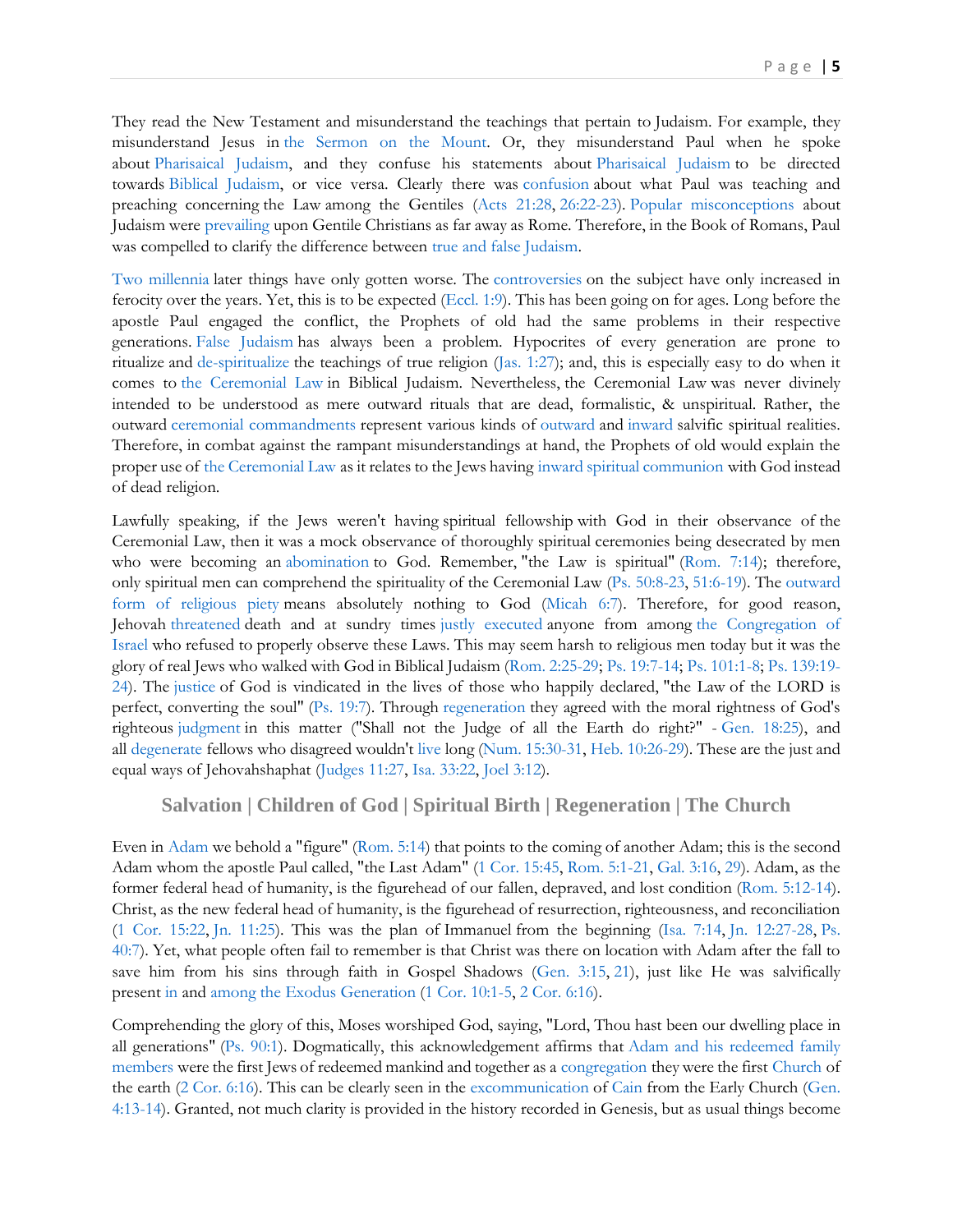more clear and developed in Scripture over time. At the very least, a spiritual lineage of the Children of God can be traced from Adam in contrast to the sinful lineage of Cain. Hereby, the Church can be traced from [Adam](https://thechurchrealized.com/volume-1/chapter-2/the-church-from-its-beginning-genesis-unto-abraham/)  [to Abraham](https://thechurchrealized.com/volume-1/chapter-2/the-church-from-its-beginning-genesis-unto-abraham/) throughout their generations.

However, thereafter, the Church can be traced with much more clarity beginning as follows: [Abraham,](https://thechurchrealized.com/volume-1/chapter-1/abrahams-salvation/) [Isaac,](https://thechurchrealized.com/volume-1/chapter-1/isaacs-salvation/) [Jacob,](https://thechurchrealized.com/volume-1/chapter-1/jacobs-salvation/) & [the Exodus Generation](https://thechurchrealized.com/volume-1/chapter-1/israels-seed-in-the-exodus-generation/) [\(Acts 7:38\)](https://biblia.com/bible/kjv1900/Acts%207.38). Evidently, the working of salvation and the existence of the Church was progressively revealed in scripture through the aforementioned figureheads. Divine argumentation weaves these four generations together in a culmination of unprecedented detail devoted to the salvation of Israel in the Exodus Generation, affectionately called, "the Church in the Wilderness" [\(Acts 7:38\)](https://biblia.com/bible/kjv1900/Acts%207.38). Since the beginning of time, this is the first occasion an inspired writer was moved to directly reference a particular group of people in the Old Testament, calling them, "the Church" [\(Acts 7:38\)](https://biblia.com/bible/kjv1900/Acts%207.38). Why? Well, the scriptural detail used to account for [the history](https://thechurchrealized.com/volume-1/chapter-1/israels-seed-in-the-exodus-generation/) of the Israelite people in the Exodus Generation [defines](https://thechurchrealized.com/volume-1/chapter-2/the-church-defined-recalled-revived/) and [memorializes](https://thechurchrealized.com/volume-1/chapter-2/the-church-defined-recalled-revived/) the true essence of what a Church is in God's sight for generations to come. This is the story of El-Elohe-Israel ("God the God of Israel" - [Gen. 33:20\)](https://biblia.com/bible/kjv1900/Gen.%2033.20). Henceforth, without looking to Israel, one cannot truly understand God; and, without looking to God, one cannot truly understand Israel. Therefore, to affirm that "Salvation is of the Jews" isn't an overstatement [\(Jn. 4:22\)](https://biblia.com/bible/kjv1900/John.%204.22).

Marvelously, like [Abraham,](http://www.thecondescensionofgod.com/5---abrahamic-exemplification.html) the Israelites of the Exodus Generation received Jesus Christ through figures and shadows [\(Heb. 11:17-19\)](https://biblia.com/bible/kjv1900/Heb.%2011.17-19). In other words, the Law of Moses preached Jesus Christ [\(Jn. 5:39-40,](https://biblia.com/bible/kjv1900/John.%205.39-40) [Lk. 24:27\)](https://biblia.com/bible/kjv1900/Luke.%2024.27). Hereby, the Exodus Generation was [saved](https://thechurchrealized.com/volume-1/chapter-1/israels-seed-in-the-exodus-generation/) by faith in the following Shadow Gospels. All of these shadow messages were explicitly named in identification with Jesus Christ in the New Testament, and therefore it is not a stretch to call them Gospel Messages [\(Gal. 3:8,](https://biblia.com/bible/kjv1900/Gal.%203.8) [Heb. 4:2\)](https://biblia.com/bible/kjv1900/Heb.%204.2). The Exodus Generation was [saved](https://thechurchrealized.com/volume-1/chapter-1/israels-seed-in-the-exodus-generation/) by faith in the Gospel of Sacrifice (the Passover | [Ex. 12:23-28,](https://biblia.com/bible/kjv1900/Exod.%2012.23-28) [Heb. 11:28,](https://biblia.com/bible/kjv1900/Heb.%2011.28) [1 Cor. 5:7\)](https://biblia.com/bible/kjv1900/1%20Cor.%205.7), the Gospel of the Spirit's Baptism (faith in the Red Sea Crossing | [Ex. 14:30-31,](https://biblia.com/bible/kjv1900/Exod.%2014.30-31) [15:1-2,](https://biblia.com/bible/kjv1900/Ex%2015.1-2) [13,](https://biblia.com/bible/kjv1900/Ex%2015.13) [Ps. 106:8-12,](https://biblia.com/bible/kjv1900/Ps.%20106.8-12) [1 Cor. 10:1-2,](https://biblia.com/bible/kjv1900/1%20Cor.%2010.1-2) [Heb. 11:29\)](https://biblia.com/bible/kjv1900/Heb.%2011.29), the Gospel of the Imperishable Life of Christ (the Manna | [Jn. 6:32-33,](https://biblia.com/bible/kjv1900/John.%206.32-33) [35,](https://biblia.com/bible/kjv1900/Jn%206.35) [1 Cor. 10:3,](https://biblia.com/bible/kjv1900/1%20Cor.%2010.3) [Neh. 9:20\)](https://biblia.com/bible/kjv1900/Neh.%209.20), and the Gospel of Living Water (Water from the Rock | [Ps. 78:15-16,](https://biblia.com/bible/kjv1900/Ps.%2078.15-16) [105:41,](https://biblia.com/bible/kjv1900/Ps%20105.41) [107:35,](https://biblia.com/bible/kjv1900/Ps%20107.35) [Ex. 17:6,](https://biblia.com/bible/kjv1900/Exod.%2017.6) [Deut. 8:15](https://biblia.com/bible/kjv1900/Deut.%208.15) [Neh. 9:15](https://biblia.com/bible/kjv1900/Neh.%209.15) [\(Isa.](https://biblia.com/bible/kjv1900/Isa.%2048.21)  [48:21,](https://biblia.com/bible/kjv1900/Isa.%2048.21) [41:18;](https://biblia.com/bible/kjv1900/Isa%2041.18) [Rev. 21:6\)](https://biblia.com/bible/kjv1900/Rev.%2021.6), [1 Cor. 10:4,](https://biblia.com/bible/kjv1900/1%20Cor.%2010.4) [John 4:10,](https://biblia.com/bible/kjv1900/John%204.10) [13-14,](https://biblia.com/bible/kjv1900/John%204.13-14) [7:38,](https://biblia.com/bible/kjv1900/John%207.38) [Jer. 2:13\)](https://biblia.com/bible/kjv1900/Jer.%202.13). Undeniably, they were [saved](https://thechurchrealized.com/volume-1/chapter-1/israels-seed-in-the-exodus-generation/) [\(Ex. 15:1-](https://biblia.com/bible/kjv1900/Exod.%2015.1-2) [2,](https://biblia.com/bible/kjv1900/Exod.%2015.1-2) [13;](https://biblia.com/bible/kjv1900/Ex%2015.13) [Ps. 106:8,](https://biblia.com/bible/kjv1900/Ps.%20106.8) [10,](https://biblia.com/bible/kjv1900/Ps%20106.10) [12;](https://biblia.com/bible/kjv1900/Ps%20106.12) [Jer. 2:2-3;](https://biblia.com/bible/kjv1900/Jer.%202.2-3) [Isa. 63:7-14;](https://biblia.com/bible/kjv1900/Isa.%2063.7-14) [Deut. 32:7-14,](https://biblia.com/bible/kjv1900/Deut.%2032.7-14) [Jude 1:5\)](https://biblia.com/bible/kjv1900/Jude%201.5). They were [born again](https://thechurchrealized.com/volume-2/chapter-11/old-testament-righteousness-regeneration-ceremonially-speaking/#second_birth) and [morally](https://thechurchrealized.com/volume-2/chapter-13/old-testament-righteousness-regeneration-morally-speaking/)  [regenerated](https://thechurchrealized.com/volume-2/chapter-13/old-testament-righteousness-regeneration-morally-speaking/) [\(Rom. 9:6-8,](https://biblia.com/bible/kjv1900/Rom.%209.6-8) [Gal. 4:28-29;](https://biblia.com/bible/kjv1900/Gal.%204.28-29) [Num. 15:30-31,](https://biblia.com/bible/kjv1900/Num.%2015.30-31) [Heb. 10:26-29\)](https://biblia.com/bible/kjv1900/Heb.%2010.26-29); and, we can be certain that this change of heart [\(a salvation of the will\)](http://www.thechurchofwellsresponds.com/chapter-1-if-we-sin-wilfully---heb-1026.html#necessary-explanation) is impossible without the indwelling of the Holy Spirit [\(Rom. 8:10\)](https://biblia.com/bible/kjv1900/Rom.%208.10). For, without a spiritual birth, they couldn't become the children of God [\(Lk. 3:38,](https://biblia.com/bible/kjv1900/Luke.%203.38) [Gen. 6:2;](https://biblia.com/bible/kjv1900/Gen.%206.2) [Hos. 11:1,](https://biblia.com/bible/kjv1900/Hos.%2011.1) [Deut. 1:31,](https://biblia.com/bible/kjv1900/Deut.%201.31) [32:19;](https://biblia.com/bible/kjv1900/Deut%2032.19) [Ps.](https://biblia.com/bible/kjv1900/Ps.%2082.6)  [82:6,](https://biblia.com/bible/kjv1900/Ps.%2082.6) [Isa. 1:2,](https://biblia.com/bible/kjv1900/Isa.%201.2) [46:3-4;](https://biblia.com/bible/kjv1900/Isa%2046.3-4) [Jer. 31:9\)](https://biblia.com/bible/kjv1900/Jer.%2031.9). They had to be spiritual in order to be truly Jewish [\(Rom. 2:25-29\)](https://biblia.com/bible/kjv1900/Rom.%202.25-29).

"For they are not all Israel, which are of Israel: Neither, because they are the seed of Abraham, are they all children: but in Isaac shall thy seed be called. That is, They which are the children in the flesh, these are not the children of God: but the children of the promise are counted for the seed." - [Rom. 9:6-8](https://biblia.com/bible/kjv1900/Rom.%209.6-8) [\[John](https://biblia.com/bible/kjv1900/John%208.31-51)  [8:31-51,](https://biblia.com/bible/kjv1900/John%208.31-51) [Php. 3:3,](https://biblia.com/bible/kjv1900/Phil.%203.3) [Jn. 1:47\]](https://biblia.com/bible/kjv1900/John.%201.47)

For example, Ishmael was not a true Jew even though he was the physical son of Abraham. He wasn't a spiritual son of Abraham or God. For, according to [Galatians 4:28-29,](https://biblia.com/bible/kjv1900/Gal%204.28-29) Ishmael was "born after the flesh" and Isaac was "born after the Spirit", and only the latter are the children of God in the Old Testament or the New Testament. One must be born of the Spirit or born again to spiritually become the children of God [\(John 1:12-](https://biblia.com/bible/kjv1900/John%201.12-13) [13\)](https://biblia.com/bible/kjv1900/John%201.12-13). This is an ancient and well known Jewish Doctrine among the remnant of true believers in Jehovah. That's why Jesus of Nazareth was so displeased with Nicodemus when he, being a ruler of Israel, didn't know what it meant to be "born again" or "born...of the Spirit" in [John 3:1-12.](https://biblia.com/bible/kjv1900/John%203.1-12)

**The Attributes of God | Knowing Jesus & the Father | The Names of God**

<span id="page-5-0"></span>Undoubtedly, Jesus Christ is the mystery of the Old Testament [\(John 5:39-40,](https://biblia.com/bible/kjv1900/John%205.39-40) [46-47;](https://biblia.com/bible/kjv1900/John%205.46-47) [Lk. 16:31,](https://biblia.com/bible/kjv1900/Luke.%2016.31) [24:27\)](https://biblia.com/bible/kjv1900/Lk%2024.27). Ages of human redemption under the confines of former covenants have been divinely used to [set the stage](https://www.therevelationofjesuschrist.org/books/the-age-ending-revival/the-unrealized-divine-repentance-extending-beyond-david-s-lifetime#the-gospel-of-david-the-gospel-of-isaiah-the-everlasting-gospel) for the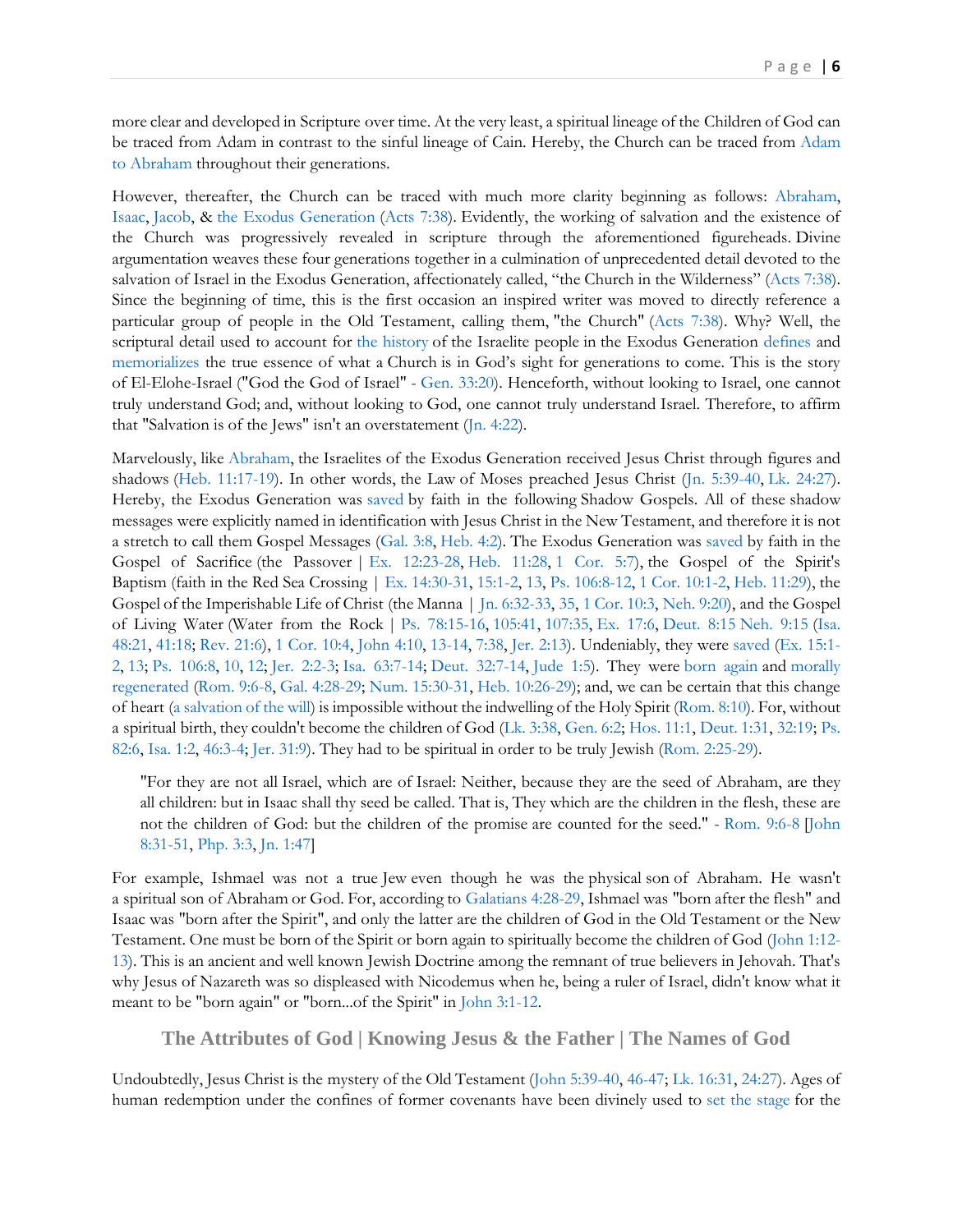unveiling of Jesus Christ to the world. Therefore to learn about Jehovah is to learn about Jesus Christ. However, that's not to say that Jesus, the Son of God, wasn't distinctly present in a preincarnate form all throughout the Old Testament. This was indeed the case, as formerly explained [\(Ps. 110:1\)](https://biblia.com/bible/kjv1900/Ps.%20110.1); howbeit, the actual Person of Jesus is rarely mentioned in the Old Testament as one directly and invisibly involved in the affairs at hand. Rather, Jesus is most often referred to as one who would eventually come in the future via an [incarnation](http://www.thechurchofwells.com/the-incarnation-of-christ.html) into human flesh [\(Isa. 7:14,](https://biblia.com/bible/kjv1900/Isa.%207.14) [9:6-7\)](https://biblia.com/bible/kjv1900/Isa%209.6-7).

Only now, in retrospect, after the world has been [graced](https://www.therevelationofjesuschrist.org/books/a-commentary-on-the-book-of-revelation/revelation-4-6/the-breaking-of-the-seals-of-the-book-explaining-vindicating-the-past#_Toc5182803) with the coming of Jesus Christ [\(John 1:15-18\)](https://biblia.com/bible/kjv1900/John%201.15-18), are we able to look back at former generations and behold the mysteries unknowable to the saints of the Old Testament. We, being illuminated by the light of the New Testament, have come to learn just how central and domineering the figure of Jesus Christ was in former times, even while He was in a preincarnate form [\(1 Cor.](https://biblia.com/bible/kjv1900/1%20Cor.%2010.1-5)  [10:1-5,](https://biblia.com/bible/kjv1900/1%20Cor.%2010.1-5) [1 Pet. 1:11\)](https://biblia.com/bible/kjv1900/1%20Pet.%201.11). For example, consider the apostle John's clarification of Isaiah's personal vision of the Lord [\(Isaiah 6:1-5\)](https://biblia.com/bible/kjv1900/Isa%206.1-5). It is very apparent that Isaiah "saw" the Lord sitting upon a Throne in the Temple [\(Isa. 6:1\)](https://biblia.com/bible/kjv1900/Isa.%206.1), and thus he cried out, "Mine eyes have seen the King, the LORD of Hosts" [\(Isa. 6:5\)](https://biblia.com/bible/kjv1900/Isa.%206.5); however, speaking of this event, John was very specific to clarify that Isaiah was in fact seeing the glory of Jesus Christ in a preincarnate form [\(Jn. 12:35-43,](https://biblia.com/bible/kjv1900/John.%2012.35-43) [Php. 2:6\)](https://biblia.com/bible/kjv1900/Phil.%202.6). One can hardly imagine a more dominating figure than the One described in Isaiah's vision [\(Isa. 6:1-4\)](https://biblia.com/bible/kjv1900/Isa.%206.1-4). Truly. Yet, the same could be said about the portrayal of Christ in [Colossians 1:15-18.](https://biblia.com/bible/kjv1900/Col%201.15-18) Who could read such accolades and not be awestruck with amazement? For, evidently, the towering enormity of this Person's significance and involvement in everything is virtually impossible to exaggerate; and now in being [incarnated](http://www.thechurchofwells.com/the-incarnation-of-christ.html) the Man has become "the Image of the Invisible God" [\(Col. 1:15\)](https://biblia.com/bible/kjv1900/Col.%201.15)!

However, even though Jesus Christ existed in and was vitally present through preincarnate forms (one of them being an angelic body) in the Old Testament, and even though Jesus Christ exists in a post-incarnate form in the New Testament as "the Image of the Invisible God" [\(Col. 1:15\)](https://biblia.com/bible/kjv1900/Col.%201.15), it is important to remember that Jesus Christ and the Father are everlastingly and transcendentally one ("I and My Father are one." - [John 10:30\)](https://biblia.com/bible/kjv1900/John%2010.30). Literally, and actually, Jesus of Nazareth is God coming to be with us (Immanuel - [Isa. 7:14,](https://biblia.com/bible/kjv1900/Isa.%207.14) [Matt. 1:23\)](https://biblia.com/bible/kjv1900/Matt.%201.23). Therefore, assuredly, when we learn about Jehovah in the Old Testament we are learning about Jesus Christ. Also, whatever attributes we learn about the Father do characteristically apply to the Son of God. For, in being one, the two are inseparable; which means that their identities in character and essence are truly indistinguishable. Marvelously, this is why Jesus Christ said, "if ye had known Me, ye should have known My Father also" [\(John 8:19\)](https://biblia.com/bible/kjv1900/John%208.19). Also, this is why the apostle John said, "Whosoever denieth the Son, the same hath not the Father: (but) he that acknowledgeth the Son hath the Father also" [\(1 John 2:23\)](https://biblia.com/bible/kjv1900/1%20John%202.23). The two identities of these Persons of the Godhead are so intertwined and interdependent, it is impossible for mankind to consciously distinguish one independently from the other. Whether in the Old Testament or the New Testament, it's impossible to know Jehovah without coming to know Jesus Christ; and, it's impossible to know Jesus Christ without coming to know Jehovah. Professedly, as no one else can, Jesus Christ spoke of this mystery in [Matthew 11:27,](https://biblia.com/bible/kjv1900/Matt%2011.27) [Luke 10:22,](https://biblia.com/bible/kjv1900/Luke%2010.22) & [John 5:23.](https://biblia.com/bible/kjv1900/John%205.23)

"All things are delivered unto me of My Father: and no man knoweth the Son, but the Father; neither knoweth any man the Father, save the Son, and he to whomsoever the Son will reveal him." - [Matt.](https://biblia.com/bible/kjv1900/Matt.%2011.27)  [11:27](https://biblia.com/bible/kjv1900/Matt.%2011.27)

"All things are delivered to me of My Father: and no man knoweth who the Son is, but the Father; and who the Father is, but the Son, and he to whom the Son will reveal him." - [Luke 10:22](https://biblia.com/bible/kjv1900/Luke%2010.22)

"That all men should honour the Son, even as they honour the Father. He that honoureth not the Son honoureth not the Father which hath sent him." - [John 5:23](https://biblia.com/bible/kjv1900/John%205.23)

Of course, this affects our study of the Preincarnate Jesus Christ. For, any attribute observed in Jehovah is also an observation of the character of Jesus Christ, whether we observe that attribute in the Old Testament or the New Testament. Therefore, as follows, in a more extensive analysis of the Attributes of God in Jesus Christ,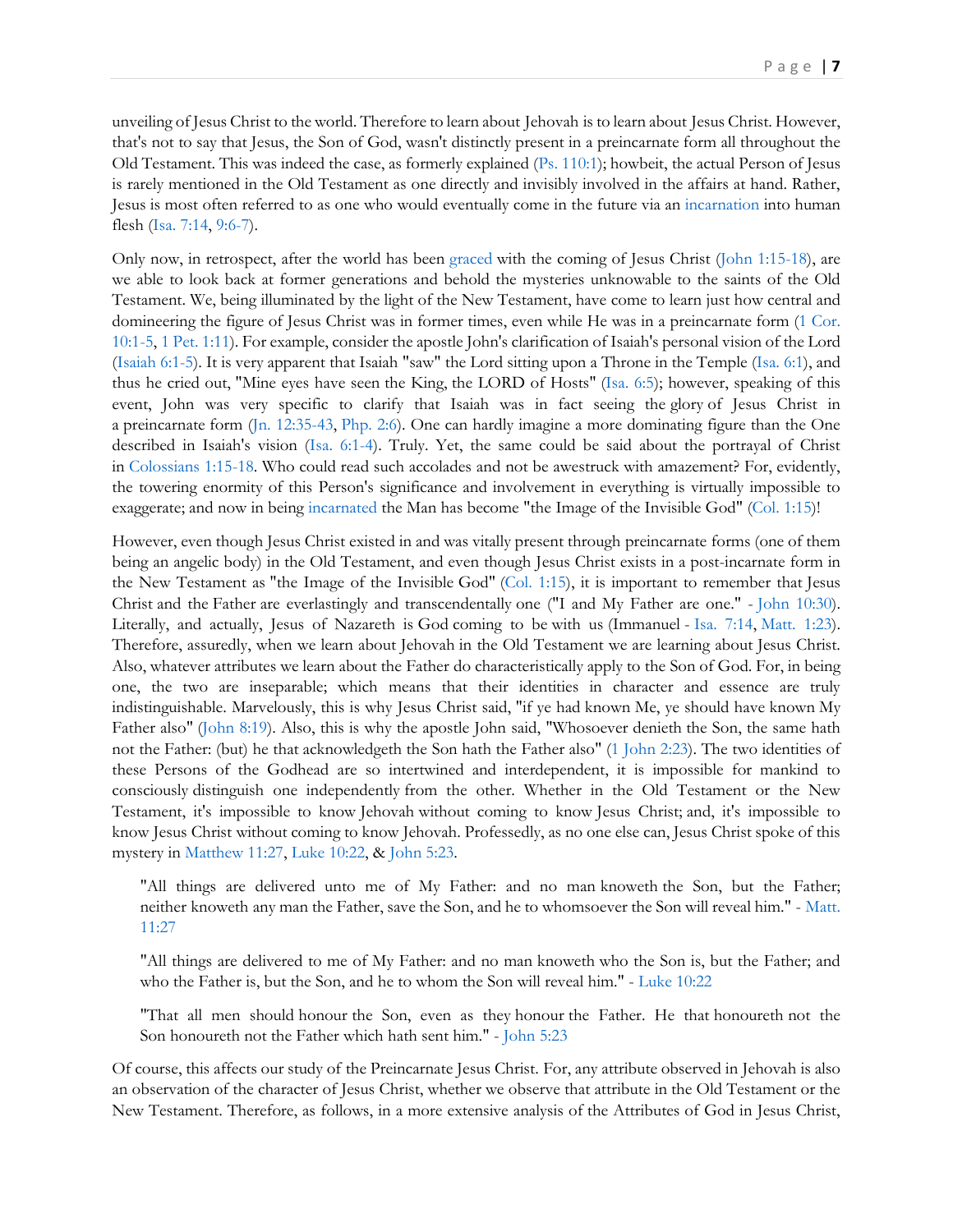the attributes revealed in Jehovah do automatically and indistinguishably characterize Jesus Christ. Henceforth, it is to be assumed that the reader understands and agrees to this wonderful fact of God revealing Himself in Holy Scripture. Furthermore, in turning our attention to the Names of God, we can behold how perfectly and completely the whole body of Scripture does unveil GOD as one revelatory masterpiece.

Every detail of Scripture does finely sculpt before mankind the image and personality of God. Progressively, according to the providence of God, there are various acts of special significance or sudden intervention at critical moments of Biblical History that are commemorated by a new name given to God. These profound instances exist to demonstrate and reinforce the attributes of God. Therefore, to truly comprehend the attributes of God, one must know and understand the names of God. For example, in Genesis 1, in a uni-plural term indicative of the Trinity, God is revealed in creation as Elohim (the Mighty & Strong Creator God). In the 26th verse of the first chapter of the Bible, God spoke of His own creative purposes in making mankind, saying, "Let us make man in our image, after our likeness..." [\(Gen. 1:26\)](https://biblia.com/bible/kjv1900/Gen.%201.26). Emphatically, a Triune God is the Creator of mankind. However, what's less apparent is if anyone from among the Trinity was ever created. Therefore, to hush all inordinate speculations of this kind, in [Genesis 2:4](https://biblia.com/bible/kjv1900/Gen%202.4) the same Triune God is revealed as Jehovah Elohim (the Eternal Self-Existent Mighty Creator God). Hereby, in knowing God as Jehovah Elohim, we can understand that the Triune God is uncreated and self-existent. The extraordinary placement of Jehovah so early on in the Pentateuch is emphatic of this point; for, Jehovah isn't formally introduced to mankind until [Exodus 6:3.](https://biblia.com/bible/kjv1900/Exod%206.3)

"And I appeared unto Abraham, unto Isaac, and unto Jacob, by the name of God Almighty, but by my name JEHOVAH was I not known to them." - [Exodus 6:3](https://biblia.com/bible/kjv1900/Exod%206.3)

Moses is indicating to the Israelite readers of his time that Jehovah (the LORD) is the same deity as Elohe (God), even though the name Jehovah was not formally revealed to and/or consciously used by any of the Patriarchs. In other words, [Genesis 2:4](https://biblia.com/bible/kjv1900/Gen%202.4) is a divine confirmation that the God of Abraham, Isaac, and Jacob is the same Person as the God of Moses. For, a considerable portrait of God took shape through all that was divinely revealed to the Patriarchs: in [Genesis 14:18-20,](https://biblia.com/bible/kjv1900/Gen%2014.18-20) God is revealed as El Elyon (the Most High God); in [Genesis 16:13,](https://biblia.com/bible/kjv1900/Gen%2016.13) God is revealed as El Roi (God that Seest); in [Genesis 17:1,](https://biblia.com/bible/kjv1900/Gen%2017.1) God is revealed as El Shaddai (God Almighty or God All-Sufficient); in [Genesis 21:33,](https://biblia.com/bible/kjv1900/Gen%2021.33) God is revealed as El Olam (the Everlasting God); in [Genesis 22:14,](https://biblia.com/bible/kjv1900/Gen%2022.14) God is revealed as Jehovahjireh (the Lord Sees & Provides); in [Genesis 33:20,](https://biblia.com/bible/kjv1900/Gen%2033.20) God is revealed as El-Elohe-Israel (God the God of Israel). All these names ascribe to God and demonstrate to man various attributes in God: namely, that God is most high over all kings, nations, and armies [\(Gen. 14:18-20\)](https://biblia.com/bible/kjv1900/Gen.%2014.18-20); that He sees when and where no one else is looking [\(Gen. 16:13\)](https://biblia.com/bible/kjv1900/Gen.%2016.13); that He is sufficient to perform mighty and otherwise impossible miracles in fulfillment of covenant promises [\(Gen. 17:1\)](https://biblia.com/bible/kjv1900/Gen.%2017.1); that He outlives and outlasts men like trees do the withering grass of the field [\(Gen. 21:33\)](https://biblia.com/bible/kjv1900/Gen.%2021.33); that He provides atonement mercy for the undeserving [\(Gen. 22:14\)](https://biblia.com/bible/kjv1900/Gen.%2022.14); and that He will be further revealed through Israel and his seed throughout their generations in a special way, for He is once and for all the mighty God of Israel [\(Gen. 33:20\)](https://biblia.com/bible/kjv1900/Gen.%2033.20).

Accordingly, with the salvation of Israel in the Exodus Generation, the divinely orchestrated characterization continued. As formerly explained, in [Exodus 6:3](https://biblia.com/bible/kjv1900/Exod%206.3) God is revealed as Jehovah ("I Am that I Am" or "He that Is") to Moses. Upon encountering God at Sinai in [Exodus 3:13-15,](https://biblia.com/bible/kjv1900/Exod%203.13-15) this subject (the Name of God) was of utmost concern to Moses. No wonder, considering how God chose to reveal His own personality and attributes theretofore in Genesis. However, as emphatically stated in [Exodus 6:1-8,](https://biblia.com/bible/kjv1900/Exod%206.1-8) this is the beginning of a new era of honorary ascription in naming God what each occasion requires. The famous and renowned "LORD God of the Hebrews" will be known especially as Jehovah in the Exodus and beyond [\(Ex.](https://biblia.com/bible/kjv1900/Exod.%203.18)  [3:18,](https://biblia.com/bible/kjv1900/Exod.%203.18) [5:3,](https://biblia.com/bible/kjv1900/Ex%205.3) [7:16,](https://biblia.com/bible/kjv1900/Ex%207.16) [9:1,](https://biblia.com/bible/kjv1900/Ex%209.1) [13\)](https://biblia.com/bible/kjv1900/Ex%209.13). Jehovah Elohi-Israel, "the LORD God of Israel" [\(Ex. 5:1,](https://biblia.com/bible/kjv1900/Exod.%205.1) [24:10,](https://biblia.com/bible/kjv1900/Ex%2024.10) [32:27,](https://biblia.com/bible/kjv1900/Ex%2032.27) [34:23;](https://biblia.com/bible/kjv1900/Ex%2034.23) [Gen.](https://biblia.com/bible/kjv1900/Gen.%2033.20)  [33:20\)](https://biblia.com/bible/kjv1900/Gen.%2033.20), will be quintessentially revealed in the salvation of Israel.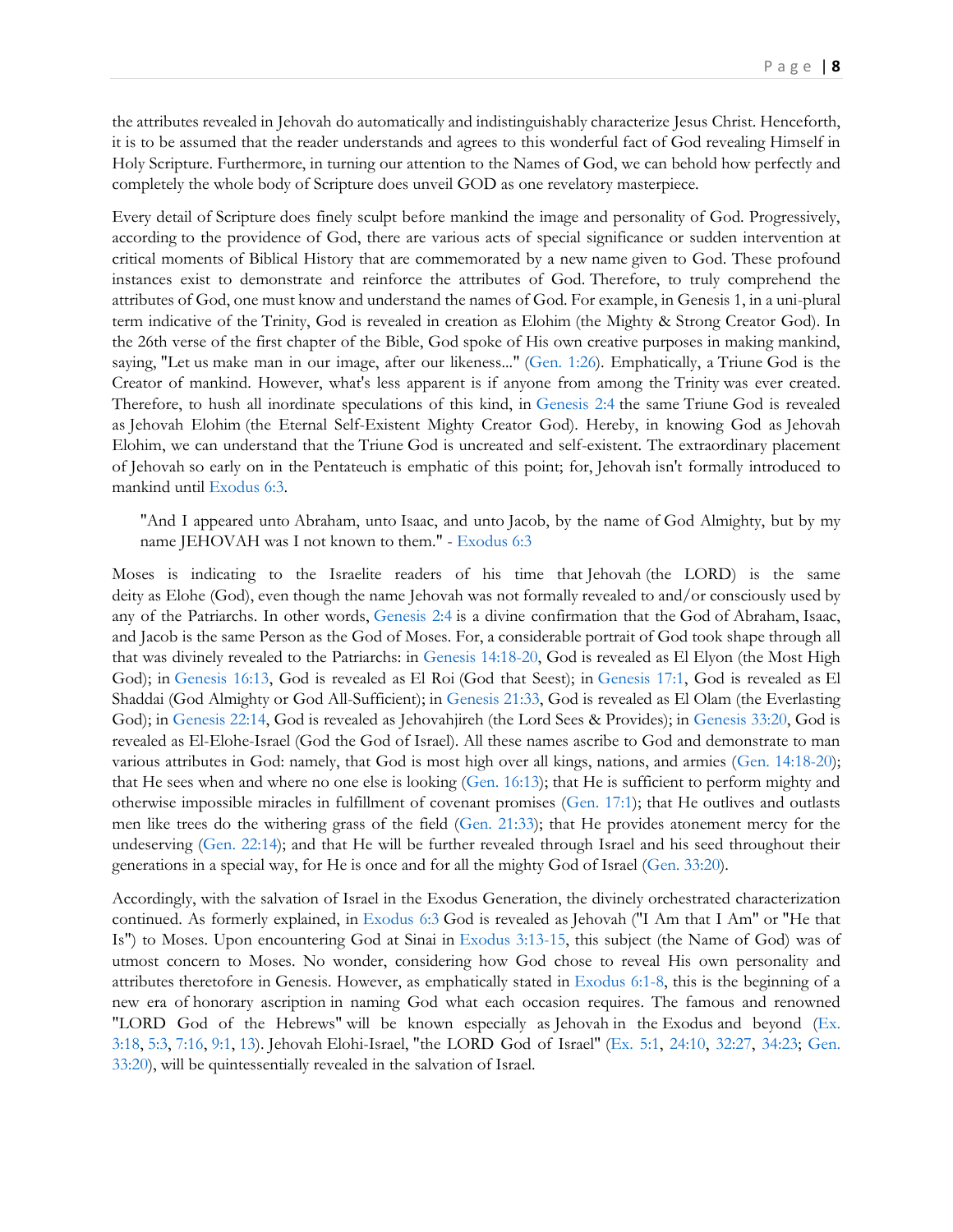In [Exodus 3:20,](https://biblia.com/bible/kjv1900/Exod%203.20) [7:17,](https://biblia.com/bible/kjv1900/Exodus%207.17) [8:2,](https://biblia.com/bible/kjv1900/Exodus%208.2) [16,](https://biblia.com/bible/kjv1900/Exodus%208.16) [9:15,](https://biblia.com/bible/kjv1900/Exodus%209.15) [12:12-13,](https://biblia.com/bible/kjv1900/Exodus%2012.12-13) & [23,](https://biblia.com/bible/kjv1900/Exodus%2012.23) God is revealed as Jehovah-Nakah (the LORD that Smitteth; [Ezek. 7:9\)](https://biblia.com/bible/kjv1900/Ezek.%207.9); in [Exodus 8:10,](https://biblia.com/bible/kjv1900/Exod%208.10) [9:14,](https://biblia.com/bible/kjv1900/Exodus%209.14) & [29,](https://biblia.com/bible/kjv1900/Exodus%209.29) God is revealed as El-ehudiah (God is One LORD; [Deut.](https://biblia.com/bible/kjv1900/Deut.%206.4)  [6:4\)](https://biblia.com/bible/kjv1900/Deut.%206.4); in [Exodus 8:22-23,](https://biblia.com/bible/kjv1900/Exod%208.22-23) God is revealed as Jehovah Beh-Kerehv Ha-Eretz (the LORD in the Midst of the Earth); in [Exodus 15:26](https://biblia.com/bible/kjv1900/Exod%2015.26) & [23:25,](https://biblia.com/bible/kjv1900/Exodus%2023.25) God is revealed as Jehovah Rapha (the LORD our Eternal Healer; [Deut.](https://biblia.com/bible/kjv1900/Deut.%207.15)  [7:15,](https://biblia.com/bible/kjv1900/Deut.%207.15) [Ps. 103:3,](https://biblia.com/bible/kjv1900/Ps.%20103.3) [105:37\)](https://biblia.com/bible/kjv1900/Ps%20105.37); in [Exodus 17:15,](https://biblia.com/bible/kjv1900/Exod%2017.15) God is revealed as Jehovah-nissi (the LORD our Eternal Banner); in [Exodus 19:9-24,](https://biblia.com/bible/kjv1900/Exod%2019.9-24) [24:9-18,](https://biblia.com/bible/kjv1900/Exodus%2024.9-18) [33:1-6,](https://biblia.com/bible/kjv1900/Exodus%2033.1-6) & [33:12-34:28,](https://biblia.com/bible/kjv1900/Exodus%2033.12-34.28) God is revealed as El-esh-oklah (God the Consuming Fire; [Deut. 4:24,](https://biblia.com/bible/kjv1900/Deut.%204.24) [Heb. 12:28-29\)](https://biblia.com/bible/kjv1900/Heb.%2012.28-29); in [Exodus 20:1-21,](https://biblia.com/bible/kjv1900/Exod%2020.1-21) & [33:12-34:28,](https://biblia.com/bible/kjv1900/Exodus%2033.12-34.28) God is revealed as El-Kanah (Jealous God; [Deut. 4:24,](https://biblia.com/bible/kjv1900/Deut.%204.24) [5:9,](https://biblia.com/bible/kjv1900/Deut%205.9) [6:15\)](https://biblia.com/bible/kjv1900/Deut%206.15); and in [Exodus 25:8,](https://biblia.com/bible/kjv1900/Exod%2025.8) [21-22,](https://biblia.com/bible/kjv1900/Exodus%2025.21-22) [30:38-46,](https://biblia.com/bible/kjv1900/Exodus%2030.38-46) [31:13-15,](https://biblia.com/bible/kjv1900/Exodus%2031.13-15) & [40:1-38,](https://biblia.com/bible/kjv1900/Exodus%2040.1-38) God is revealed as Jehovah M'Kaddesh (the LORD who Sanctifieth; [Ex. 33:12-17\)](https://biblia.com/bible/kjv1900/Exod.%2033.12-17).

In [Leviticus 11:44-45,](https://biblia.com/bible/kjv1900/Lev%2011.44-45) [19:2,](https://biblia.com/bible/kjv1900/Leviticus%2019.2) [20:7-8,](https://biblia.com/bible/kjv1900/Leviticus%2020.7-8) [26,](https://biblia.com/bible/kjv1900/Leviticus%2020.26) [21:8,](https://biblia.com/bible/kjv1900/Leviticus%2021.8) [23,](https://biblia.com/bible/kjv1900/Leviticus%2021.23) & [22:9,](https://biblia.com/bible/kjv1900/Leviticus%2022.9) [16,](https://biblia.com/bible/kjv1900/Leviticus%2022.16) [32,](https://biblia.com/bible/kjv1900/Leviticus%2022.32) God is revealed as Jehovah M'Kaddesh (the LORD who Sanctifieth; [Ps. 111:9,](https://biblia.com/bible/kjv1900/Ps.%20111.9) [145:17\)](https://biblia.com/bible/kjv1900/Ps%20145.17); and in Numbers 1:3, 2:3, 9, 10, 16, 18, 24-25, 10:14, 18, 22, 28, 33:1, 33-36, God is revealed as Jehovah Sabaoth (the Eternal LORD of Hosts; [Ex. 6:26,](https://biblia.com/bible/kjv1900/Exod.%206.26) [7:4,](https://biblia.com/bible/kjv1900/Ex%207.4) [12:17,](https://biblia.com/bible/kjv1900/Ex%2012.17) [31,](https://biblia.com/bible/kjv1900/Ex%2012.31) [41,](https://biblia.com/bible/kjv1900/Ex%2012.41) [51,](https://biblia.com/bible/kjv1900/Ex%2012.51) [Deut.](https://biblia.com/bible/kjv1900/Deut.%2020.9)  [20:9,](https://biblia.com/bible/kjv1900/Deut.%2020.9) [1 Sam. 3:1,](https://biblia.com/bible/kjv1900/1%20Sam.%203.1) [11,](https://biblia.com/bible/kjv1900/1%20Sam%203.11) [4:4,](https://biblia.com/bible/kjv1900/1%20Sam%204.4) [15:2,](https://biblia.com/bible/kjv1900/1%20Sam%2015.2) [17:45,](https://biblia.com/bible/kjv1900/1%20Sam%2017.45) [2 Sam. 5:10,](https://biblia.com/bible/kjv1900/2%20Sam.%205.10) [6:2,](https://biblia.com/bible/kjv1900/2%20Sam%206.2) [18,](https://biblia.com/bible/kjv1900/2%20Sam%206.18) [7:8,](https://biblia.com/bible/kjv1900/2%20Sam%207.8) [26-27,](https://biblia.com/bible/kjv1900/2%20Sam%207.26-27) [James 5:4\)](https://biblia.com/bible/kjv1900/James%205.4).

In [Deuteronomy 1:29-33,](https://biblia.com/bible/kjv1900/Deut%201.29-33) [8:1-6,](https://biblia.com/bible/kjv1900/Deuteronomy%208.1-6) [11:1-32,](https://biblia.com/bible/kjv1900/Deuteronomy%2011.1-32) God is revealed as Ad-ab (the Everlasting Father; [Isa. 9:6,](https://biblia.com/bible/kjv1900/Isa.%209.6) [Matt. 6:9,](https://biblia.com/bible/kjv1900/Matt.%206.9) [1](https://biblia.com/bible/kjv1900/1%20Pet.%201.17)  [Pet. 1:17\)](https://biblia.com/bible/kjv1900/1%20Pet.%201.17); in [Deuteronomy 2:14-16,](https://biblia.com/bible/kjv1900/Deut%202.14-16) [4:1-4,](https://biblia.com/bible/kjv1900/Deuteronomy%204.1-4) [9-40,](https://biblia.com/bible/kjv1900/Deuteronomy%204.9-40) [5:1-5,](https://biblia.com/bible/kjv1900/Deuteronomy%205.1-5) [22-33,](https://biblia.com/bible/kjv1900/Deuteronomy%205.22-33) [6:10-25,](https://biblia.com/bible/kjv1900/Deuteronomy%206.10-25) [9:1-10:10,](https://biblia.com/bible/kjv1900/Deuteronomy%209.1-10.10) 13:1-18, 17:1-13, 18:9-19, 19:1-21, 20:1-20, 21:18-23, & 23:1-14, God is revealed as El-esh-oklah (God the Consuming Fire; [Ex. 19:9-](https://biblia.com/bible/kjv1900/Exod.%2019.9-24) [24,](https://biblia.com/bible/kjv1900/Exod.%2019.9-24) [24:9-18,](https://biblia.com/bible/kjv1900/Ex%2024.9-18) [33:1-6,](https://biblia.com/bible/kjv1900/Ex%2033.1-6) & [33:12-34:28\)](https://biblia.com/bible/kjv1900/Ex%2033.12-34.28); in [Deuteronomy 4:9-28,](https://biblia.com/bible/kjv1900/Deut%204.9-28) [5:9-11,](https://biblia.com/bible/kjv1900/Deuteronomy%205.9-11) [6:10-25,](https://biblia.com/bible/kjv1900/Deuteronomy%206.10-25) God is revealed as El-Kanah (Jealous God; [Ex. 20:1-21,](https://biblia.com/bible/kjv1900/Exod.%2020.1-21) [33:12-34:28\)](https://biblia.com/bible/kjv1900/Ex%2033.12-34.28); in [Deuteronomy 3:21-24,](https://biblia.com/bible/kjv1900/Deut%203.21-24) [4:32-40,](https://biblia.com/bible/kjv1900/Deuteronomy%204.32-40) [5:7,](https://biblia.com/bible/kjv1900/Deuteronomy%205.7) [6:1-9,](https://biblia.com/bible/kjv1900/Deuteronomy%206.1-9) God is revealed as Elehudiah (God is One LORD; [Ex. 8:10,](https://biblia.com/bible/kjv1900/Exod.%208.10) [22-23,](https://biblia.com/bible/kjv1900/Ex%208.22-23) [9:14,](https://biblia.com/bible/kjv1900/Ex%209.14) [29\)](https://biblia.com/bible/kjv1900/Ex%209.29); in [Deuteronomy 4:29-31,](https://biblia.com/bible/kjv1900/Deut%204.29-31) God is revealed as El-Ruhamma (God of Mercy; [Deut. 4:31,](https://biblia.com/bible/kjv1900/Deut.%204.31) [Jonah 4:2,](https://biblia.com/bible/kjv1900/Jonah%204.2) [Jer. 3:12,](https://biblia.com/bible/kjv1900/Jer.%203.12) [Neh. 9:17,](https://biblia.com/bible/kjv1900/Neh.%209.17) [31\)](https://biblia.com/bible/kjv1900/Neh%209.31); in Deuteronomy 4:5-8, 7:1-6, 12:1- 32, God is revealed as Jehovah M'Kaddesh (the LORD who Sanctifieth; Ex. 33:12-17; Leviticus); in Deuteronomy 7:7-16, God is revealed as El-Aman (the Faithful God; [Ex. 20:5-7,](https://biblia.com/bible/kjv1900/Exod.%2020.5-7) [32:34,](https://biblia.com/bible/kjv1900/Ex%2032.34) [34:5-7,](https://biblia.com/bible/kjv1900/Ex%2034.5-7) [Deut. 5:9,](https://biblia.com/bible/kjv1900/Deut.%205.9) [29:20;](https://biblia.com/bible/kjv1900/Deut%2029.20) [2 Tim. 2:11-13\)](https://biblia.com/bible/kjv1900/2%20Tim.%202.11-13); in Deuteronomy 7:17-26 & 10:11-22, God is revealed as El-Gibbor (the Mighty God; Isa. 9:6); in Deuteronomy 7:17-26, 10:11-22, God is revealed as El-Ira (the Terrible God; [Deut. 7:21,](https://biblia.com/bible/kjv1900/Deut.%207.21) [31:3-](https://biblia.com/bible/kjv1900/Deut%2031.3-8) [8,](https://biblia.com/bible/kjv1900/Deut%2031.3-8) [Ex. 34:10,](https://biblia.com/bible/kjv1900/Exod.%2034.10) [Deut. 10:17,](https://biblia.com/bible/kjv1900/Deut.%2010.17) [Neh. 1:5,](https://biblia.com/bible/kjv1900/Neh.%201.5) [Ps. 68:35,](https://biblia.com/bible/kjv1900/Ps.%2068.35) [99:3;](https://biblia.com/bible/kjv1900/Ps%2099.3) [Matt. 10:28,](https://biblia.com/bible/kjv1900/Matt.%2010.28) [Lk. 12:4-5;](https://biblia.com/bible/kjv1900/Luke.%2012.4-5) [Ps. 111:9,](https://biblia.com/bible/kjv1900/Ps.%20111.9) [Heb. 12:28,](https://biblia.com/bible/kjv1900/Heb.%2012.28) [Deut. 28:58\)](https://biblia.com/bible/kjv1900/Deut.%2028.58); in Deuteronomy 8:7-20, God is revealed as Jehovah-Rohi (the LORD our Eternal Shepherd; Gen. 49:24, Ex. 13:21-22, Deut. 1:31-33, Ps. 23:1); in Deuteronomy 10:11-22, God is revealed as Elohi Haelohim (God of gods), Adonai Ha'adonim (Lord of lords), & El-Haggadol (the Great God); and in Deuteronomy 25:17-19, God is revealed as Jehovah-Nissi (the LORD our Eternal Banner; Ex. 17:15).

In [Judges 6:24,](https://biblia.com/bible/kjv1900/Judg%206.24) God is revealed as Jehovah-Shalom (the LORD is our Eternal Peace); in [Judges 11:27,](https://biblia.com/bible/kjv1900/Judg%2011.27) [Isaiah](https://biblia.com/bible/kjv1900/Isa%2033.22)  [33:22,](https://biblia.com/bible/kjv1900/Isa%2033.22) & [Joel 3:12,](https://biblia.com/bible/kjv1900/Joel%203.12) God is revealed as Jehovah-Shaphat (the LORD the Judge); in [Isaiah 7:6](https://biblia.com/bible/kjv1900/Isa%207.6) [\(Matt. 1:23\)](https://biblia.com/bible/kjv1900/Matt.%201.23), God is revealed as Emmanuel (God With Us); in [Isaiah 54:5,](https://biblia.com/bible/kjv1900/Isa%2054.5) God is revealed as El-Eretz (the God of the Whole Earth); in [Isaiah 33:22,](https://biblia.com/bible/kjv1900/Isa%2033.22) God is revealed as Jehovah-Melek (the LORD is our King; [Ps. 44:4,](https://biblia.com/bible/kjv1900/Ps.%2044.4) [74:12,](https://biblia.com/bible/kjv1900/Ps%2074.12) [89:18;](https://biblia.com/bible/kjv1900/Ps%2089.18) [Jer.](https://biblia.com/bible/kjv1900/Jer.%2023.5-6)  [23:5-6\)](https://biblia.com/bible/kjv1900/Jer.%2023.5-6); also, in Isaiah, 33:22, God is revealed as Jehovah-Chaqaq (the LORD is our Lawgiver); in [Jeremiah](https://biblia.com/bible/kjv1900/Jer%2023.6)  [23:6,](https://biblia.com/bible/kjv1900/Jer%2023.6) God is revealed as Jehovah-Sidkenu (the LORD our Eternal Righteousness); in [Ezekiel 7:9,](https://biblia.com/bible/kjv1900/Ezek%207.9) God is revealed as Jehovah-Nakah (the LORD that Smiteth); and in [Ezekiel 48:35,](https://biblia.com/bible/kjv1900/Ezek%2048.35) God is revealed as Jehovah-Shammah (the LORD who is Eternally There in the City of God).

Every divine attribute of God that is attached to the name, Jehovah, by virtue of its meaning ("I Am that I Am" or "He that Is"), is hereby declared to be an eternal and unchanging characteristic in the LORD. Remember, the name Jehovah was used by Moses as a narrator under inspiration as early as [Genesis 2:4](https://biblia.com/bible/kjv1900/Gen%202.4) to formally eternalize in Scripture the fact that Elohim is the Trinity. Therefore, in one sense, the name Jehovah gives eternal significance to the other names of God in the Bible. God wants to memorialize his character in a changeless, eternal, and permanent fashion to leave men without any doubt concerning the nature of divine attributes [\(Ps. 90:2,](https://biblia.com/bible/kjv1900/Ps.%2090.2) [Mal. 3:6,](https://biblia.com/bible/kjv1900/Mal.%203.6) Ja. 1:17, [Heb. 11:6,](https://biblia.com/bible/kjv1900/Heb.%2011.6) [12:5,](https://biblia.com/bible/kjv1900/Heb%2012.5) [13:8\)](https://biblia.com/bible/kjv1900/Heb%2013.8). The LORD was always intending to make a name for Himself for redemptive purposes [\(Deut. 28:58\)](https://biblia.com/bible/kjv1900/Deut.%2028.58). Therefore, in Exodus 34, God definitively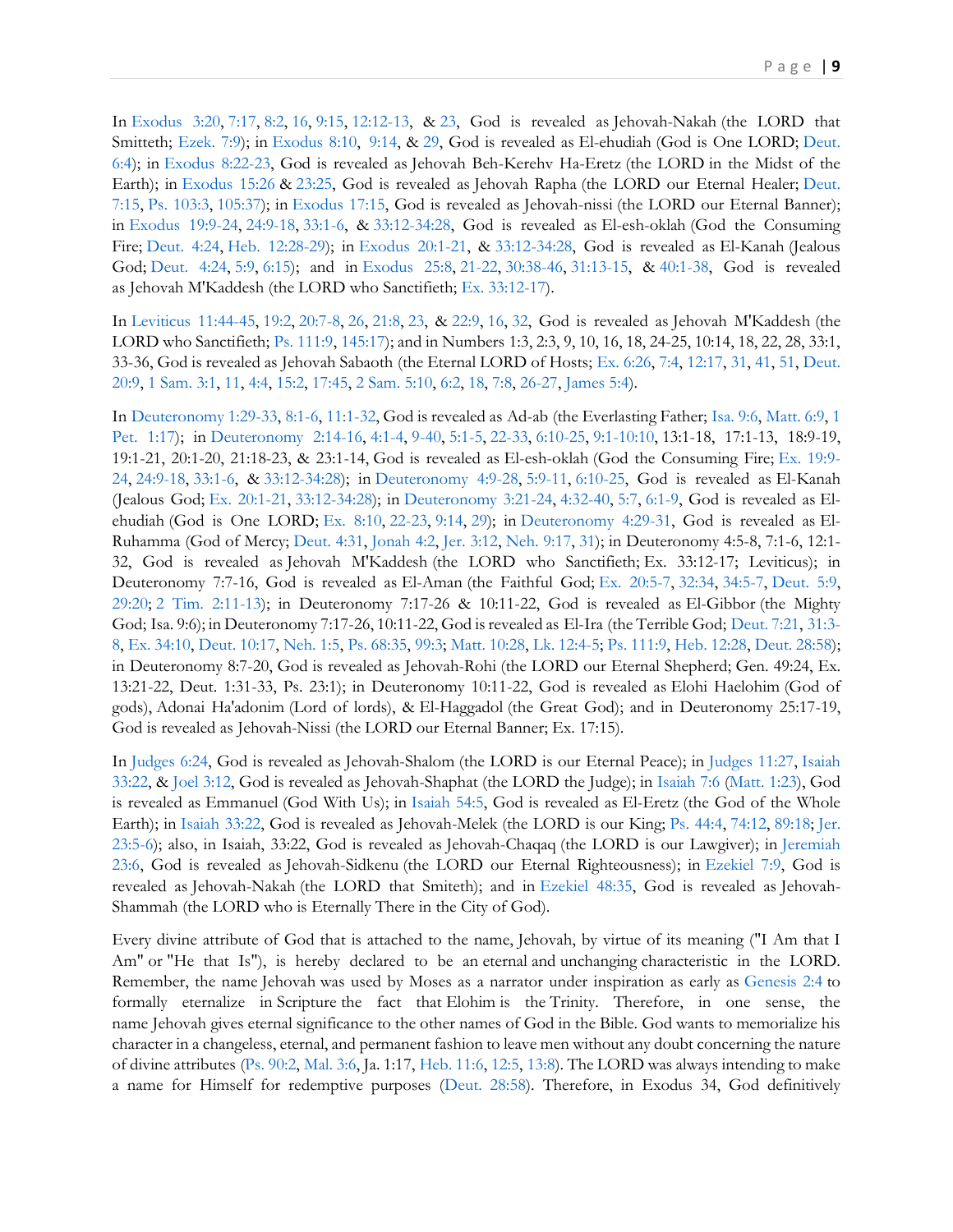immortalized His own character when He "descended in a cloud, and stood...and proclaimed the name of the LORD" before Moses. Speaking of this occasion, it was written,

"And the LORD passed by before him, and proclaimed, The LORD, The LORD God, merciful and gracious, longsuffering, and abundant in goodness and truth, Keeping mercy for thousands, forgiving iniquity and transgression and sin, and that will by no means clear the guilty; [visiting the iniquity of the](https://www.therevelationofjesuschrist.org/books/a-commentary-on-the-book-of-ezekiel/ezekiel-18-1-32/father-to-child-visitation-and-recompense)  [fathers upon the children](https://www.therevelationofjesuschrist.org/books/a-commentary-on-the-book-of-ezekiel/ezekiel-18-1-32/father-to-child-visitation-and-recompense), and upon the children's children, unto the third and to the fourth generation." - [Exodus 34:6-7](https://biblia.com/bible/kjv1900/Exod%2034.6-7)

Only one other time in redemptive history is comparable to this shocking occasion at Mount Sinai. Similarly, howbeit superiorly, when Jesus of Nazareth ascended the holy Mount with Peter, James, and John [\(2 Pet. 1:17-](https://biblia.com/bible/kjv1900/2%20Pet.%201.17-18) [18\)](https://biblia.com/bible/kjv1900/2%20Pet.%201.17-18), lo and behold: "...a bright cloud overshadowed them: and behold a voice out of the cloud, which said, This is My beloved Son, in whom I am well pleased; hear ye Him" [\(Matt. 17:5;](https://biblia.com/bible/kjv1900/Matt.%2017.5) [Matt. 3:7\)](https://biblia.com/bible/kjv1900/Matt.%203.7). With Moses and Elijah standing by with illuminated countenances (both of whom are the most famous prophets of the Old Testament, now effectively standing in the galleries), and while Peter, James, and John were looking on, the Father of Heaven made yet another proclamation: "This is My beloved Son" [\(Matt. 17:5;](https://biblia.com/bible/kjv1900/Matt.%2017.5) [John 3:31\)](https://biblia.com/bible/kjv1900/John%203.31)! Herein, gloriously, Jehovah is pointing all men to the Son of God; but this begs the question: What is the meaning and significance of the name of the Son of God in the Hebrew language?

Well, the angel Gabriel said to Joseph, "...thou shalt call His name JESUS: for He shall save His people from their sins" [\(Matt. 1:21;](https://biblia.com/bible/kjv1900/Matt.%201.21) [Matt. 1:23](https://biblia.com/bible/kjv1900/Matt.%201.23) & [Isa. 7:14\)](https://biblia.com/bible/kjv1900/Isa.%207.14). As is often the case with biblical names, the name Jesus or Jehoshua [\(Num. 13:8,](https://biblia.com/bible/kjv1900/Num.%2013.8) [16;](https://biblia.com/bible/kjv1900/Num%2013.16) [Heb. 4:8\)](https://biblia.com/bible/kjv1900/Heb.%204.8) is a combination of two different names: Jehovah & Oshea. As explained before, Jehovah means "I AM" [\(John 8:58\)](https://biblia.com/bible/kjv1900/John%208.58). Oshea literally means "Salvation". Being combined together, the name Jesus or Jehoshua is an open proclamation of Jehovah that literally means: "I AM SALVATION". This is the title rightfully assumed by Jehovah being incarnated into human flesh for our salvation. Literally, and actually, Jehovah has become our salvation in Jesus Christ!

"Let this mind be in you, which was also in Christ Jesus: Who, being in the form of God, thought it not robbery to be equal with God: But made himself of no reputation, and took upon him the form of a servant, and was made in the likeness of men: And being found in fashion as a man, he humbled himself, and became obedient unto death, even the death of the cross. Wherefore God also hath highly exalted him, and given him a name which is above every name: That at the name of Jesus every knee should bow, of things in heaven, and things in earth, and things under the earth; And that every tongue should confess that Jesus Christ is Lord, to the glory of God the Father." - [Php. 2:5-11](https://biblia.com/bible/kjv1900/Phil.%202.5-11)

Gloriously, the name Jesus has become the name above every other name, even surpassing the significance of all the former names ascribed to God in the Old Testament. Nevertheless, the human being called Jesus is definitively the [incarnation](http://www.thechurchofwells.com/the-incarnation-of-christ.html) of Jehovah [\(Isa. 7:14,](https://biblia.com/bible/kjv1900/Isa.%207.14) [Matt. 1:23\)](https://biblia.com/bible/kjv1900/Matt.%201.23). All the attributes and characteristics of Jehovah are most clearly and visibly embodied and demonstrated in Jesus Christ. In the Old Testament or the New Testament, it is impossible to know One without the Other [\(John 10:30\)](https://biblia.com/bible/kjv1900/John%2010.30); and we can be sure that all true believers in Jehovah became believers in Jesus of Nazareth during His earthly ministry [\(John 8:19,](https://biblia.com/bible/kjv1900/John%208.19) [15:23-24;](https://biblia.com/bible/kjv1900/John%2015.23-24) [2](https://biblia.com/bible/kjv1900/2%20John%201.9)  [John 1:9\)](https://biblia.com/bible/kjv1900/2%20John%201.9). Likewise, on the contrary, if anyone who comes to believe in Jesus having never known the Father, in coming to know Jesus they are believers in the Father [\(1 John 2:23\)](https://biblia.com/bible/kjv1900/1%20John%202.23). Therefore, when Philip asked Jesus, saying, "Lord, shew us the Father, and it sufficeth us" [\(John 14:8\)](https://biblia.com/bible/kjv1900/John%2014.8), Jesus responded as a living extension of the Father, saying,

"Have I been so long with you, and yet hast thou not known Me, Philip? He that hath seen Me hath seen the Father; and how sayest thou then, Shew us the Father?" - [John 14:9](https://biblia.com/bible/kjv1900/John%2014.9) [\(1 John 4:14-15,](https://biblia.com/bible/kjv1900/1%20John%204.14-15) [Col 2:9;](https://biblia.com/bible/kjv1900/Col%202.9) see [John](https://biblia.com/bible/kjv1900/John%2014.8-11)  [14:8-11\)](https://biblia.com/bible/kjv1900/John%2014.8-11)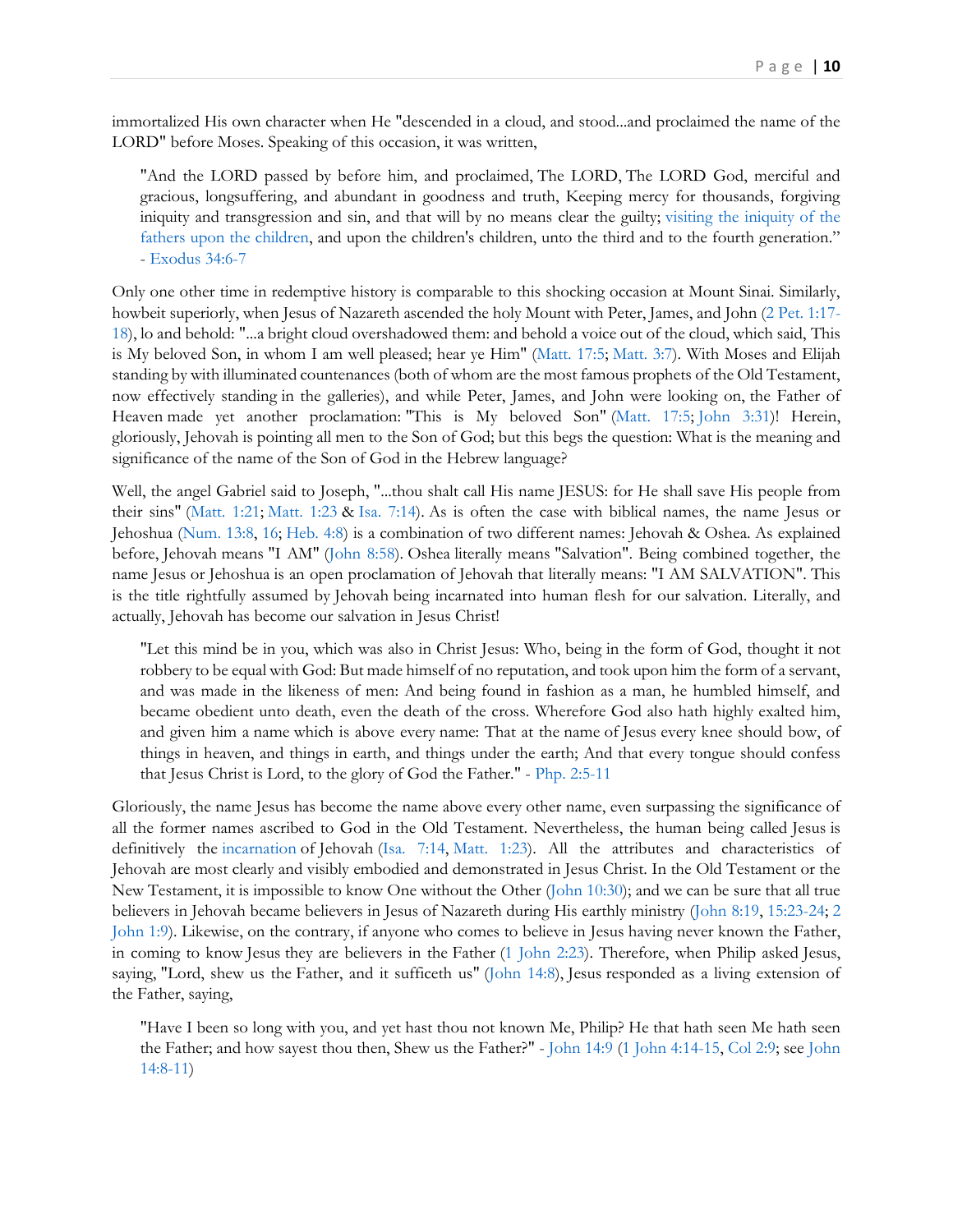Literally, and actually, Jesus is "the Everlasting Father" [\(Isa. 9:6,](https://biblia.com/bible/kjv1900/Isa.%209.6) [Jn. 10:30\)](https://biblia.com/bible/kjv1900/John.%2010.30). Therefore, Jesus is not overstepping his prophetic authority in speaking as the Father in [John 14:8-11.](https://biblia.com/bible/kjv1900/John%2014.8-11) This behavior is to be expected. This is the Messiah foreseen by Isaiah in [Isaiah 9:6-7.](https://biblia.com/bible/kjv1900/Isa%209.6-7) Herein, Isaiah prophesied that they day would come when a "child" would be born who would be a legitimate "son" of David, and yet: "His name shall be called Wonderful, Counsellor, the Mighty God, the Everlasting Father, the Prince of Peace" [\(Isa. 9:6\)](https://biblia.com/bible/kjv1900/Isa.%209.6). Therefore, apparently, Jesus of Nazareth is the physical manifestation of "the brightness of [Jehovah's] glory, and the express Image of His Person" [\(Heb. 1:3;](https://biblia.com/bible/kjv1900/Heb.%201.3) [John 3:31,](https://biblia.com/bible/kjv1900/John%203.31) [8:14\)](https://biblia.com/bible/kjv1900/John%208.14). "All hail." [\(Matt. 28:9\)](https://biblia.com/bible/kjv1900/Matt.%2028.9)!

**A Personal God | The People of God | Walking with God | Knowing God**

<span id="page-10-0"></span>God has always wanted to dwell with and walk among men. Whether in Eden, or after the Fall, or at the Resurrection, this crystalline purpose of God is manifest. One can only imagine the blissful scenes of Eden when Adam walked with God in the cool of the day before the Fall [\(Gen. 3:8\)](https://biblia.com/bible/kjv1900/Gen.%203.8). However, tragically, what was then very simple and blissful is now very [difficult](https://thechurchrealized.com/volume-1/chapter-3/becoming-gods-people-the-controversy/) and [hardly](https://thechurchrealized.com/volume-1/chapter-3/becoming-gods-people-the-controversy/) accomplished. God is holy. Sin has greatly [frustrated](https://thechurchrealized.com/volume-1/chapter-3/becoming-gods-people-the-controversy/) this divine purpose. Yet, it isn't impossible.

"He hath shewed thee, O man, what is good; and what doth the LORD require of thee, but to do justly, and to love mercy, and to walk humbly with thy God?" - [Micah 6:8](https://biblia.com/bible/kjv1900/Micah%206.8)

[Reconciliation](https://thechurchrealized.com/volume-1/chapter-3/becoming-gods-people-the-controversy/) is possible through salvation; and, hereby, sinful men are enabled to [know](https://thechurchrealized.com/volume-2/chapter-13/the-spirituality-of-the-law/) and walk with God [\(Ex. 29:46,](https://biblia.com/bible/kjv1900/Exod.%2029.46) [Ps. 9:10,](https://biblia.com/bible/kjv1900/Ps.%209.10) [Jer. 9:23-24\)](https://biblia.com/bible/kjv1900/Jer.%209.23-24). In particular, I am speaking about salvation as it existed in the Old Testament [\(Micah 6:8\)](https://biblia.com/bible/kjv1900/Micah%206.8). For, in reality, howbeit through shadows, the fascinating character of redemption in the Old Testament was being revealed to mankind: GOD.

"And now, Israel, what doth the LORD thy God require of thee, but to fear the LORD thy God, to walk in all His ways, and to love Him, and to serve the LORD thy God with all thy heart and with all thy soul, To keep the commandments of the LORD, and his statutes, which I command thee this day for thy good?" - [Deut. 10:12-13](https://biblia.com/bible/kjv1900/Deut.%2010.12-13)

Universally, inter-covenantally, and everlastingly, human redemption comes by knowing the Redeemer [\(Isa.](https://biblia.com/bible/kjv1900/Isa.%2059.20)  [59:20,](https://biblia.com/bible/kjv1900/Isa.%2059.20) [60:12\)](https://biblia.com/bible/kjv1900/Isa%2060.12). This enables the redeemed of the earth to knowingly walk in the ways of God in love for the LORD [\(Deut. 10:12-13\)](https://biblia.com/bible/kjv1900/Deut.%2010.12-13). Therefore, by necessity, the Old Testament tells the story of salvation through the knowledge of the one and only Savior of Mankind, even as the LORD solemnly testified, saying, "there is no God beside Me; a just God and a Saviour; there is none beside Me." [\(Isa. 45:21\)](https://biblia.com/bible/kjv1900/Isa.%2045.21). In the storyline of the Old Testament (and much more in the hindsight provided in the New Testament) the nature and attributes of the LORD are revealed; and, contrastingly, the nature and attributes of sinful man. This is the overall purpose of Holy Scripture [\(Ps. 19:7-11,](https://biblia.com/bible/kjv1900/Ps.%2019.7-11) [119:9\)](https://biblia.com/bible/kjv1900/Ps%20119.9). Hereby, men are enabled to know and walk with God [\(Ps. 9:10,](https://biblia.com/bible/kjv1900/Ps.%209.10) [91:1,](https://biblia.com/bible/kjv1900/Ps%2091.1) [14-](https://biblia.com/bible/kjv1900/Ps%2091.14-15) [15;](https://biblia.com/bible/kjv1900/Ps%2091.14-15) [Deut. 4:4\)](https://biblia.com/bible/kjv1900/Deut.%204.4).

Accordingly, the purposes of God in salvation are familial, intimate, and paternal. Namely, that sinful men would be brought into the presence of God as adopted children of a heavenly Father [\(Ezek. 16:1-14;](https://biblia.com/bible/kjv1900/Ezek.%2016.1-14) [Ex. 4:22,](https://biblia.com/bible/kjv1900/Exod.%204.22) How. 11:1; [Deut. 1:31,](https://biblia.com/bible/kjv1900/Deut.%201.31) [32:6,](https://biblia.com/bible/kjv1900/Deut%2032.6) [19;](https://biblia.com/bible/kjv1900/Deut%2032.19) [Ps. 82:6,](https://biblia.com/bible/kjv1900/Ps.%2082.6) [Isa. 1:2,](https://biblia.com/bible/kjv1900/Isa.%201.2) [46:3-4;](https://biblia.com/bible/kjv1900/Isa%2046.3-4) [Jer. 3:19,](https://biblia.com/bible/kjv1900/Jer.%203.19) [31:9;](https://biblia.com/bible/kjv1900/Jer%2031.9) [Mal. 1:6,](https://biblia.com/bible/kjv1900/Mal.%201.6) [2:10;](https://biblia.com/bible/kjv1900/Mal%202.10) [Matt. 6:9\)](https://biblia.com/bible/kjv1900/Matt.%206.9). In knowing God, and in walking with God, redeemed men become [the people of God.](https://thechurchrealized.com/volume-1/chapter-3/becoming-gods-people-the-controversy/) [\(Ex. 6:7-8,](https://biblia.com/bible/kjv1900/Exod.%206.7-8) [29:45-](https://biblia.com/bible/kjv1900/Ex%2029.45-46) [46;](https://biblia.com/bible/kjv1900/Ex%2029.45-46) [Lev. 11:43-45](https://biblia.com/bible/kjv1900/Lev.%2011.43-45) [\[1 Pet. 1:15-16\]](https://biblia.com/bible/kjv1900/1%20Pet.%201.15-16)). This is what it means to become [the Church.](https://thechurchrealized.com/volume-1/) Like all redeemed men, this is how Enoch and Noah "walked with God" in their generations [\(Gen. 5:22,](https://biblia.com/bible/kjv1900/Gen.%205.22) [24,](https://biblia.com/bible/kjv1900/Gen%205.24) [6:9\)](https://biblia.com/bible/kjv1900/Gen%206.9); and, contrastingly, this is why Cain's excommunication from the Church drove him from [the Face of the LORD](https://thechurchrealized.com/volume-1/chapter-3/israel-as-gods-people-the-implications/#salvation_damnation) [\(Gen. 4:13-14\)](https://biblia.com/bible/kjv1900/Gen.%204.13-14). This banishment exiled Cain from the [special](https://thechurchrealized.com/volume-1/chapter-5/the-immediate-presence-of-god-immediate-judgments-against-sin/) and [immediate](https://thechurchrealized.com/volume-1/chapter-5/the-immediate-presence-of-god-immediate-judgments-against-sin/) presence of God that is universally experienced by all Church Members. For, in reality (despite the inferiority of former covenants), the LORD was the dwelling place of truly saved people in [all generations](https://thechurchrealized.com/volume-1/chapter-2/the-church-from-its-beginning-genesis-unto-abraham/) ("Lord, thou hast been our dwelling place in all generations." - [Ps.](https://biblia.com/bible/kjv1900/Ps.%2090.1)  [90:1\)](https://biblia.com/bible/kjv1900/Ps.%2090.1). Accordingly, this is how Abraham was enabled to "walk before [God]" [\(Gen. 17:1-2\)](https://biblia.com/bible/kjv1900/Gen.%2017.1-2). This is the [divine](https://thechurchrealized.com/volume-1/chapter-5/the-church-the-called-out-ones/?highlight=%22called-out%20ones%22)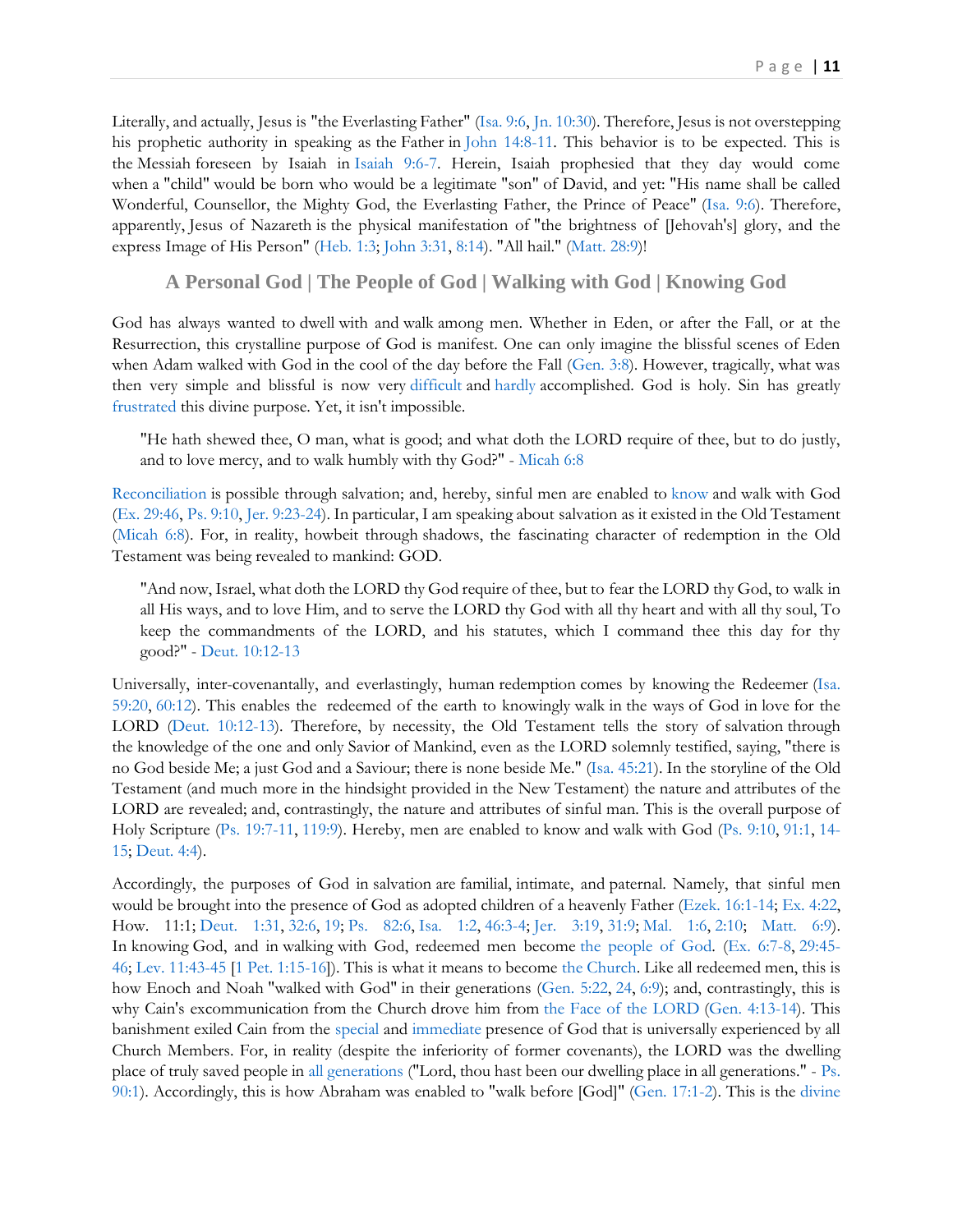[call](https://thechurchrealized.com/volume-1/chapter-5/the-church-the-called-out-ones/?highlight=%22called-out%20ones%22) of the Gospel in every generation. However, it was never more apparent as with Israel in the Exodus Generation, when the LORD said, "Ye have seen...how I bare you on eagles' wings, and brought you unto Myself" [\(Ex. 19:4;](https://biblia.com/bible/kjv1900/Exod.%2019.4) [1 Pet. 2:9\)](https://biblia.com/bible/kjv1900/1%20Pet.%202.9).

The Israelites were chosen by El-Elohe-Israel [\(Gen. 33:20\)](https://biblia.com/bible/kjv1900/Gen.%2033.20). They were liberated and removed from Egypt for the purpose of consecration to God. This spiritual experience of consecration is exclusive to "the Church" in all ages [\(Acts 7:38,](https://biblia.com/bible/kjv1900/Acts%207.38) [Hos. 11:1\)](https://biblia.com/bible/kjv1900/Hos.%2011.1). In other words, this is a salvific separation from sin for a holy consecration to God. Herein, [Abraham](https://thechurchrealized.com/volume-1/chapter-1/abrahams-salvation/) separated from Terah, [Isaac](https://thechurchrealized.com/volume-1/chapter-1/isaacs-salvation/) separated from Ishmael, [Jacob](https://thechurchrealized.com/volume-1/chapter-1/jacobs-salvation/) separated from Esau, and [Israel](https://thechurchrealized.com/volume-1/chapter-1/israels-seed-in-the-exodus-generation/) separated from Egypt. For, the divine [calling](https://thechurchrealized.com/volume-1/chapter-5/the-church-the-called-out-ones/?highlight=%22called-out%20ones%22) of the Gospel always separates men from sin and consecrates them to God. This is necessary. The LORD will not dwell with and walk among those who are by nature at enmity with Him [\(Ps. 5:4-5,](https://biblia.com/bible/kjv1900/Ps.%205.4-5) [Isa. 57:15,](https://biblia.com/bible/kjv1900/Isa.%2057.15) [Ps. 34:18,](https://biblia.com/bible/kjv1900/Ps.%2034.18) [140:13;](https://biblia.com/bible/kjv1900/Ps%20140.13) [Rom. 8:7\)](https://biblia.com/bible/kjv1900/Rom.%208.7). This is impossible [\(Ps.](https://biblia.com/bible/kjv1900/Ps.%2011.4-7)  [11:4-7,](https://biblia.com/bible/kjv1900/Ps.%2011.4-7) [Jer. 9:2\)](https://biblia.com/bible/kjv1900/Jer.%209.2). For, the LORD is perfectly pure and completely unable to countenance immorality and wickedness [\(Hab. 1:13,](https://biblia.com/bible/kjv1900/Hab.%201.13) [Isa. 66:1-2\)](https://biblia.com/bible/kjv1900/Isa.%2066.1-2). In other words, there are [terms](https://thechurchrealized.com/volume-1/chapter-4/the-glory-of-god-departing-returning-to-the-church/) and [conditions](https://thechurchrealized.com/volume-1/chapter-4/the-glory-of-god-departing-returning-to-the-church/) that allow for a people to [safely](https://thechurchrealized.com/volume-1/chapter-4/divine-acceptance-or-divine-rejection/) "meet with God" [\(Ex. 19:17\)](https://biblia.com/bible/kjv1900/Exod.%2019.17), and a failure to meet these terms would result in [catastrophe](http://www.putoffthyshoes.com/the-last-days/babylon-the-coming-of-the-lord?fbclid=IwAR2N5lUYtSDzmODwL1wQx6MpP66E2CL9oyzsC8NrK3nLrzLsjaVTIO9wh7g) ("...prepare to meet thy God, O Israel." - [Amos 4:12\)](https://biblia.com/bible/kjv1900/Amos%204.12).

"And I will dwell among the children of Israel, and will be their God. And they shall know that I am the LORD their God, that brought them forth out of the land of Egypt, that I may dwell among them: I am the LORD their God." - [Ex. 29:45-46](https://biblia.com/bible/kjv1900/Exod.%2029.45-46)

When the LORD joins with men in redemption to "walk among [them]" [\(Lev. 26:12\)](https://biblia.com/bible/kjv1900/Lev.%2026.12) and "dwell" in "the midst" of them [\(Ex. 29:45-46;](https://biblia.com/bible/kjv1900/Exod.%2029.45-46) [Num. 5:3,](https://biblia.com/bible/kjv1900/Num.%205.3) [Deut. 23:14\)](https://biblia.com/bible/kjv1900/Deut.%2023.14), it is implied that these men are personally, individually, & spiritually walking with God. For, one must be spiritually born into the family of God, or be "of God", to be a part of "the people of God" [\(Rom. 9:6-8\)](https://biblia.com/bible/kjv1900/Rom.%209.6-8). In other words, the LORD will not dwell among men without being in them; nor can men be expected to walk with God without being spiritually united to God. Paul clarified this to be his understanding of the Old Testament as he quoted a combination of verses, where God said, "I will dwell in them, and walk in them; and I will be their God, and they shall be My people" [\(2 Cor. 6:16\)](https://biblia.com/bible/kjv1900/2%20Cor.%206.16). Therefore, understandably, the persons who are "of God" make up "the people of God", and because they are "of God" they are expected to be characteristically like God in behavior.

"For I am the LORD your God: ye shall therefore sanctify yourselves, and ye shall be holy; for I am holy: neither shall ye defile yourselves with any manner of creeping thing that creepeth upon the earth. For I am the LORD that bringeth you up out of the land of Egypt, to be your God: ye shall therefore be holy, for I am holy." - [Lev. 11:44-45](https://biblia.com/bible/kjv1900/Lev.%2011.44-45) [\[1 Pet. 1:15-16\]](https://biblia.com/bible/kjv1900/1%20Pet.%201.15-16)

When the LORD becomes a personal God to a person or a people, as stated in [Leviticus 11:44-45,](https://biblia.com/bible/kjv1900/Lev%2011.44-45) such ones are expected to behave in harmony with the character and attributes of God. For, by virtue of being "of God" the people are expected to walk with God. Therefore, because God is holy, the people must be holy; and, by virtue of being savingly brought into the presence of Jehovah-M'Kaddesh [\(Ex. 31:13,](https://biblia.com/bible/kjv1900/Exod.%2031.13) [Lev. 22:32\)](https://biblia.com/bible/kjv1900/Lev.%2022.32), the people have become holy, but only let the newly consecrated people be mindful to walk with God and in so doing they will walk in holiness [\(Isa. 63:7-14;](https://biblia.com/bible/kjv1900/Isa.%2063.7-14) [Ps. 51:11\)](https://biblia.com/bible/kjv1900/Ps.%2051.11). Of course, differing aspects of [the Ceremonial](https://thechurchrealized.com/volume-2/chapter-11/introduction/) Law & the Moral [Law](https://thechurchrealized.com/volume-2/chapter-13/old-testament-righteousness-regeneration-morally-speaking/) were authored to consciously ensure the spiritual conformity of the people to the character of God for the purpose of walking with God. This is the end goal of everything.

God is holy [\(Lev. 19:2,](https://biblia.com/bible/kjv1900/Lev.%2019.2) [20:26\)](https://biblia.com/bible/kjv1900/Lev%2020.26); therefore, to walk with the LORD is to walk in holiness [\(Ex. 31:13,](https://biblia.com/bible/kjv1900/Exod.%2031.13) Lev. [22:32;](https://biblia.com/bible/kjv1900/Lev.%2022.32) [1 Pet. 1:16\)](https://biblia.com/bible/kjv1900/1%20Pet.%201.16). "God is a Spirit" [\(Jn. 4:24\)](https://biblia.com/bible/kjv1900/John.%204.24); therefore, to walk with the LORD one must "walk in the Spirit" [\(Gal. 5:16,](https://biblia.com/bible/kjv1900/Gal.%205.16) [25;](https://biblia.com/bible/kjv1900/Gal%205.25) [Rev. 1:12-13,](https://biblia.com/bible/kjv1900/Rev.%201.12-13) [16,](https://biblia.com/bible/kjv1900/Rev%201.16) [20,](https://biblia.com/bible/kjv1900/Rev%201.20) [2:1\)](https://biblia.com/bible/kjv1900/Rev%202.1). Accordingly, as described in Leviticus 26, all men of Israel were spiritually required to walk with God rather than walking "contrary" to God [\(Lev. 26:21,](https://biblia.com/bible/kjv1900/Lev.%2026.21) [23-24,](https://biblia.com/bible/kjv1900/Lev%2026.23-24) [27-](https://biblia.com/bible/kjv1900/Lev%2026.27-28) [28,](https://biblia.com/bible/kjv1900/Lev%2026.27-28) [40-41\)](https://biblia.com/bible/kjv1900/Lev%2026.40-41), otherwise there would be [judgment.](https://thechurchrealized.com/volume-1/chapter-5/the-immediate-presence-of-god-immediate-judgments-against-sin/) The moral implications of this is that [the Church](https://thechurchrealized.com/volume-1/chapter-5/the-church-the-called-out-ones/) [\("the Called-](https://thechurchrealized.com/volume-1/chapter-5/the-church-the-called-out-ones/)[Out Ones"\)](https://thechurchrealized.com/volume-1/chapter-5/the-church-the-called-out-ones/) is [required](https://thechurchrealized.com/volume-1/chapter-5/the-immediate-presence-of-god-immediate-judgments-against-sin/) to live and walk righteously in holiness. Therefore, all the [Assemblies](http://thechurchrealized.com/volume-3/chapter-15/the-assembly/) or [Congregations](http://thechurchrealized.com/volume-3/chapter-15/the-congregation/) of the Israelite People, in any place or for any purpose within [the Land of Israel,](http://thechurchrealized.com/volume-3/chapter-16/the-old-testament-how-it-was/) or anywhere in [the Kingdom](http://thechurchrealized.com/volume-3/chapter-16/the-old-testament-how-it-was/)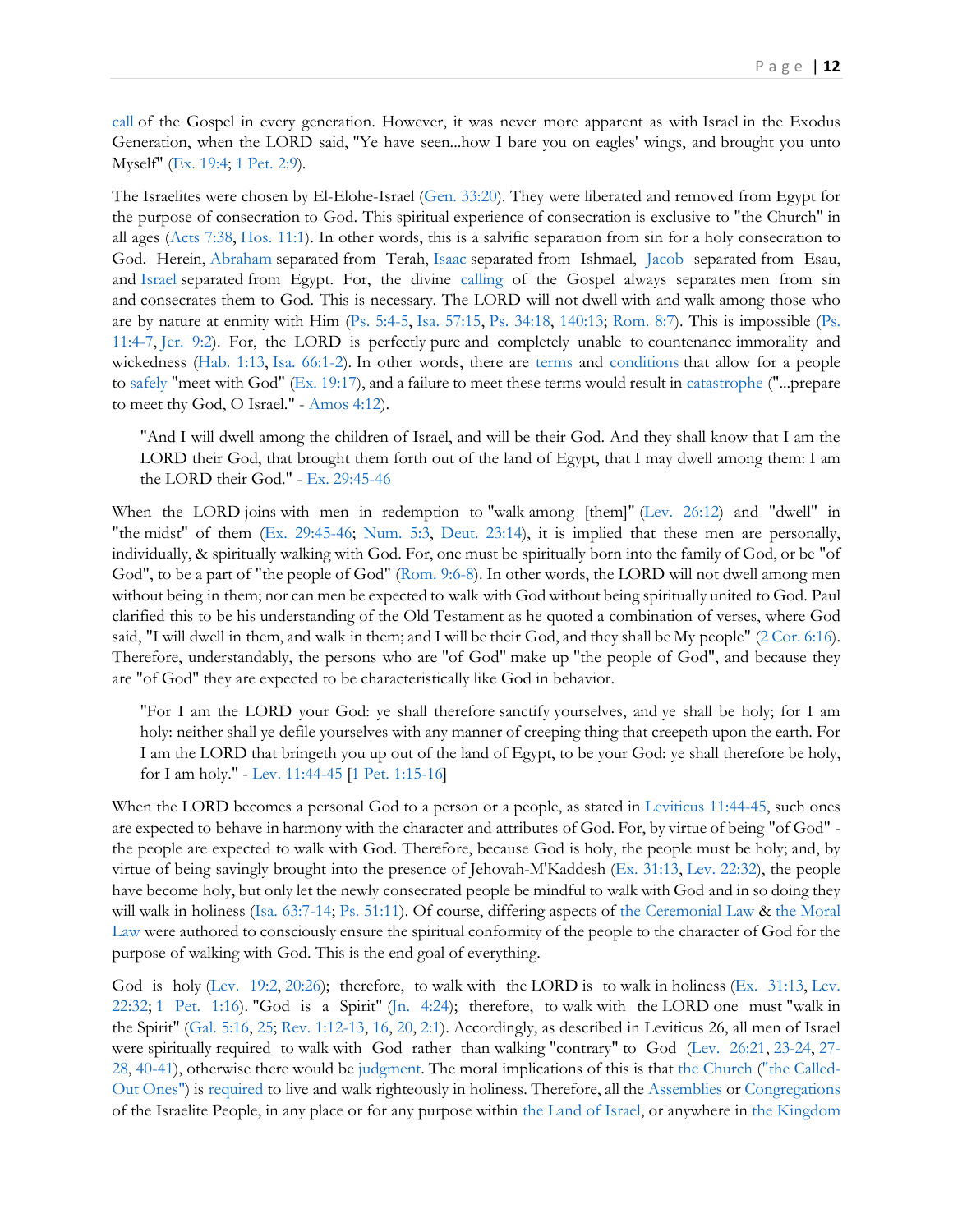[of God,](http://thechurchrealized.com/volume-3/chapter-16/the-old-testament-how-it-was/) especially within [the City of Jerusalem](http://thechurchrealized.com/volume-3/chapter-16/the-old-testament-how-it-was/) & upon [Mount Zion,](http://thechurchrealized.com/volume-3/chapter-16/the-old-testament-how-it-was/) or anywhere of closer proximity to [the](http://thechurchrealized.com/volume-3/chapter-17/in-the-old-testament-how-it-was/)  [Temple of God,](http://thechurchrealized.com/volume-3/chapter-17/in-the-old-testament-how-it-was/) were required by Law to be entirely populated by righteous and godly persons.

### **The Kingdom of God | Judgment | The Church | The Fear of God**

<span id="page-12-0"></span>The Church is [the Kingdom of God](https://thechurchrealized.com/volume-3/chapter-16/the-old-testament-how-it-was/#kingdom) and Jesus Christ is the King in perpetuity [\(Ps. 110:1;](https://biblia.com/bible/kjv1900/Ps.%20110.1) [Ps. 47:2,](https://biblia.com/bible/kjv1900/Ps.%2047.2) [48:2,](https://biblia.com/bible/kjv1900/Ps%2048.2) [95:3;](https://biblia.com/bible/kjv1900/Ps%2095.3) [Mal. 1:14,](https://biblia.com/bible/kjv1900/Mal.%201.14) [Matt. 5:35\)](https://biblia.com/bible/kjv1900/Matt.%205.35). Manifestly, this will become more visible than ever in [the 2nd Coming of Christ](https://www.therevelationofjesuschrist.org/books/a-commentary-on-the-book-of-revelation/revelation-11-15-19-14-6-16-21-18-1-20-6/introducing-the-end-75-days-of-great-terrible-glory) ("Kings of Kings, & Lord of Lords" - [Rev. 17:14,](https://biblia.com/bible/kjv1900/Rev.%2017.14) [19:16\)](https://biblia.com/bible/kjv1900/Rev%2019.16); howbeit, invisibly, as discussed formerly, this has always been the case [\(Ps. 110:1;](https://biblia.com/bible/kjv1900/Ps.%20110.1) [Deut. 33:5;](https://biblia.com/bible/kjv1900/Deut.%2033.5) [1 Sam. 10:19;](https://biblia.com/bible/kjv1900/1%20Sam.%2010.19) [1 Sam. 12:12,](https://biblia.com/bible/kjv1900/1%20Sam.%2012.12) [17-19;](https://biblia.com/bible/kjv1900/1%20Sam%2012.17-19) compare "the King" of [Isaiah 6:5](https://biblia.com/bible/kjv1900/Isa%206.5) with [John](https://biblia.com/bible/kjv1900/John%2012.41)  [12:41\)](https://biblia.com/bible/kjv1900/John%2012.41). Therefore, the ordering and establishment of judgment in the Kingdom speaks volumes about the character and personality of the King [\(Isa. 9:6-7\)](https://biblia.com/bible/kjv1900/Isa.%209.6-7). Hence, in reality, a study of the Kingdom is a study of the King [\(Ps. 2:6-12;](https://biblia.com/bible/kjv1900/Ps.%202.6-12) [Rev. 2:27;](https://biblia.com/bible/kjv1900/Rev.%202.27) [Isa. 11:1-16,](https://biblia.com/bible/kjv1900/Isa.%2011.1-16) [32:1-2,](https://biblia.com/bible/kjv1900/Isa%2032.1-2) [33:17-18\)](https://biblia.com/bible/kjv1900/Isa%2033.17-18). In other words, Theology must include the study of Jehovahmelek - "The LORD is our King" [\(Isa. 33:22,](https://biblia.com/bible/kjv1900/Isa.%2033.22) [Ps. 44:4,](https://biblia.com/bible/kjv1900/Ps.%2044.4) [74:12,](https://biblia.com/bible/kjv1900/Ps%2074.12) [89:18,](https://biblia.com/bible/kjv1900/Ps%2089.18) [Jer. 23:5-6\)](https://biblia.com/bible/kjv1900/Jer.%2023.5-6). It is simply impossible to study God; or, in studying, it is simply impossible to discover the attributes of God without touring the dominion of the King in the enforcement of law and judgment.

"For the LORD is our Judge, the LORD is our Lawgiver, the LORD is our King; He will save us." - [Isaiah](https://biblia.com/bible/kjv1900/Isa%2033.22)  [33:22](https://biblia.com/bible/kjv1900/Isa%2033.22)

Those who despise God and incur wrath upon their souls do abominate the Kingly nature of divine rule in all ages [\(Ps. 12:4,](https://biblia.com/bible/kjv1900/Ps.%2012.4) [Job 21:14-15\)](https://biblia.com/bible/kjv1900/Job%2021.14-15), while all those who are truly saved do adore the Law of God and gladly enslave themselves to it [\(Ps. 119:97,](https://biblia.com/bible/kjv1900/Ps.%20119.97) [113,](https://biblia.com/bible/kjv1900/Ps%20119.113) [163;](https://biblia.com/bible/kjv1900/Ps%20119.163) [1 Cor. 7:22,](https://biblia.com/bible/kjv1900/1%20Cor.%207.22) [James 1:25,](https://biblia.com/bible/kjv1900/James%201.25) [Rom. 8:4\)](https://biblia.com/bible/kjv1900/Rom.%208.4). For this cause men rebelled against the King during the eras of time pre-incarnation and post-incarnation. Even more manifestly, at Christ being manifest in real time physically and visibly, men acted in rebellion against the Messiah's incarnated person because he is the coming King who lives to rule mankind. In response, they said, "We will not have this Man to reign over us." [\(Lk. 19:14\)](https://biblia.com/bible/kjv1900/Luke.%2019.14). Meanwhile, those beholden to the beauty of Christ do yield to the confines of his rulership as King. To steadfastly act contrary to the rule of God in [the Kingdom of God](https://thechurchrealized.com/volume-3/chapter-16/the-new-testament-how-it-is/#kingdom) is an unforgivable offense. Therefore, to all such malefactors, the LORD says, "But those Mine enemies, which would not that I should reign over them, bring hither, and slay them before Me." [\(Lk. 19:27\)](https://biblia.com/bible/kjv1900/Luke.%2019.27).

As a student of Church History who was beholden to this mystery, Peter dogmatically stated, ["judgment](https://thechurchrealized.com/volume-2/appendix-1/the-old-testament/) must begin at the House of God" [\(1 Pet. 4:17-18\)](https://biblia.com/bible/kjv1900/1%20Pet.%204.17-18). This may be a foreign concept today but it wasn't among the Jews in [the Church](http://www.putoffthyshoes.com/church-history/the-church-its-attendees-is-your-name-on-the-list) of the Old Testament. Essentially and characteristically, "The LORD is a God of Judgment" [\(Isa. 30:18\)](https://biblia.com/bible/kjv1900/Isa.%2030.18). Literally, God sat as the enthroned King in the midst of the people while presiding transcendentally over the people. Through [spiritual judgments](https://thechurchrealized.com/volume-1/chapter-6/theme-1/) the visitation of justice upon law-breakers was unavoidable and inescapable. Of course, this is cause for [fear.](https://thechurchrealized.com/volume-1/chapter-7/theme-2/) Jehovahshaphat walked and talked with the people and [made them know](https://thechurchrealized.com/volume-1/chapter-7/theme-2/#chapter_1) that He was their God [\(Isa. 33:22,](https://biblia.com/bible/kjv1900/Isa.%2033.22) [Joel 3:12\)](https://biblia.com/bible/kjv1900/Joel%203.12). Particularly, in [the immediacy of](https://thechurchrealized.com/volume-1/chapter-7/theme-2/#an_awareness)  [judgment](https://thechurchrealized.com/volume-1/chapter-7/theme-2/#an_awareness) executed upon sinners the people came to know "the fear of the LORD" [\(Prov. 1:7\)](https://biblia.com/bible/kjv1900/Prov.%201.7). Hereby the whole population of Israel came under an intense [awareness of God's imminent judgment](https://thechurchrealized.com/volume-1/chapter-7/theme-2/#an_awareness) upon any uncleanness and impurity existing in [the Land of Israel](https://thechurchrealized.com/volume-3/chapter-16/the-old-testament-how-it-was/#land) [\(Prov. 2:21-22,](https://biblia.com/bible/kjv1900/Prov.%202.21-22) [Isa. 57:13,](https://biblia.com/bible/kjv1900/Isa.%2057.13) [Ezek. 13:9,](https://biblia.com/bible/kjv1900/Ezek.%2013.9) [Hos.](https://biblia.com/bible/kjv1900/Hos.%209.3)  [9:3\)](https://biblia.com/bible/kjv1900/Hos.%209.3). Solomon detailed how the judgments of God pursued the objectives of Church Purity to the vanquishing of [unlawful sex,](https://thechurchrealized.com/volume-1/chapter-7/theme-2/#unlawful_sex) [thievery,](https://thechurchrealized.com/volume-1/chapter-7/theme-2/#thievery) and [covetousness,](https://thechurchrealized.com/volume-1/chapter-7/theme-2/#covetousness) establishing a [love for God,](https://thechurchrealized.com/volume-1/chapter-7/theme-2/#love_for_god) a [love for the Brethren,](https://thechurchrealized.com/volume-1/chapter-7/theme-2/#love_for_brethren) and a [bridling of the tongue.](https://thechurchrealized.com/volume-1/chapter-7/theme-2/#bridling_tongue)

"And I charged your judges at that time, saying, Hear the causes between your brethren, and judge righteously between every man and his brother, and the stranger that is with him. Ye shall not respect persons in judgment; but ye shall hear the small as well as the great; ye shall not be afraid of the face of man; for the judgment is God's: and the cause that is too hard for you, bring it unto me, and I will hear it." - [Deut. 1:16-17](https://biblia.com/bible/kjv1900/Deut.%201.16-17)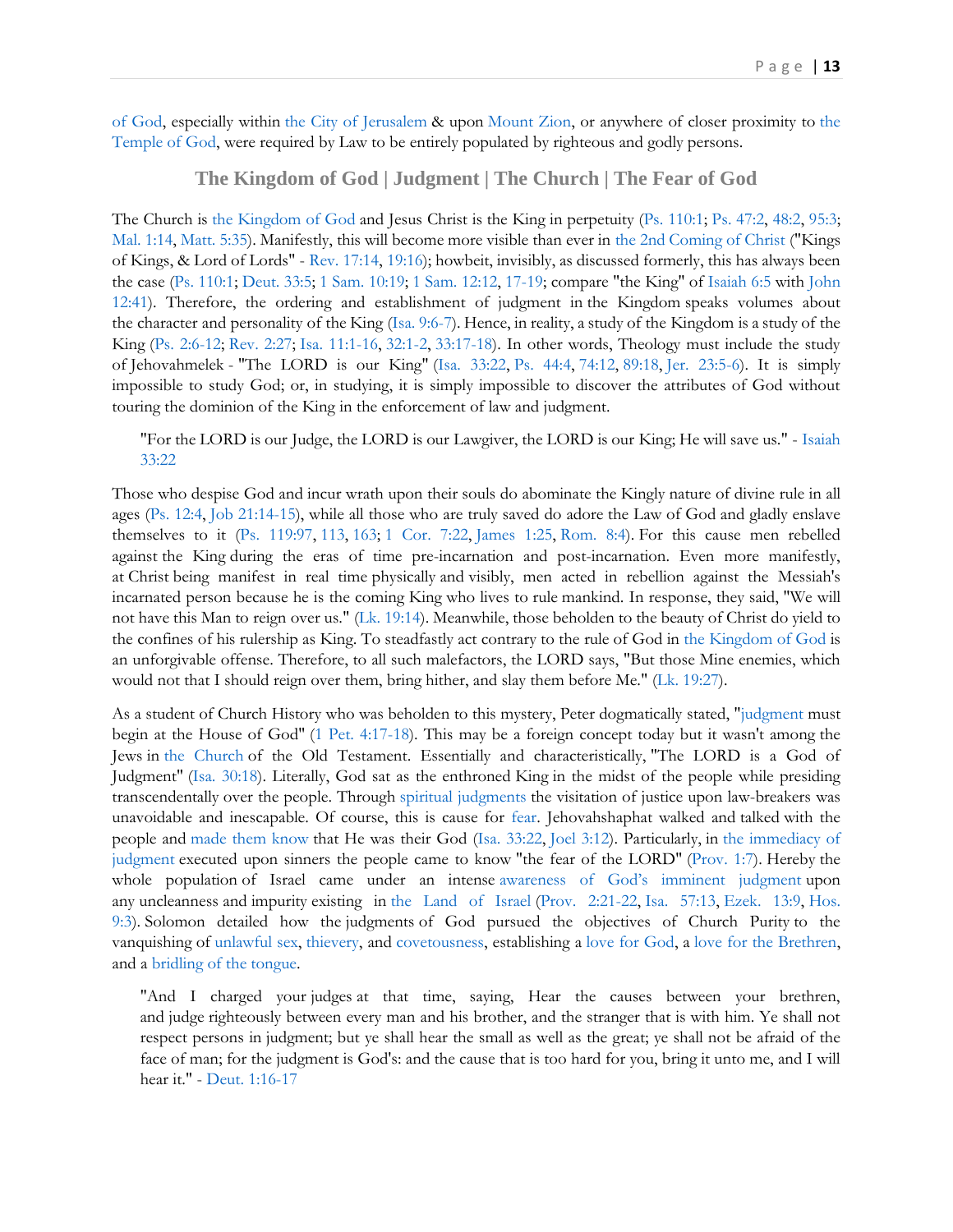Ideally, God's judgment of the Church on this wise was executed by Church Officers. This is what we could call [Civil Justice.](https://thechurchrealized.com/volume-1/chapter-8/theme-3/) Yet, because these officers were the channels of divine judgment, this is [a divinely empowered](https://thechurchrealized.com/volume-1/chapter-8/theme-3/)  [civil justice that was effective](https://thechurchrealized.com/volume-1/chapter-8/theme-3/) to promote and establish holiness ("And all Israel shall hear, and fear, and shall do no more any such wickedness as this is among you." - [Deut. 13:11\)](https://biblia.com/bible/kjv1900/Deut.%2013.11). Hereby, the backsliders of the Church were [recovered,](https://thechurchrealized.com/volume-1/chapter-8/theme-3/#bridling_tongue) dishonesty and slothfulness was [purged,](https://thechurchrealized.com/volume-1/chapter-8/theme-3/#dishonesty) thievery was [forsaken,](https://thechurchrealized.com/volume-1/chapter-8/theme-3/#thievery) covetousness via oppressing the poor was [disdained and avoided,](https://thechurchrealized.com/volume-1/chapter-8/theme-3/#covetousness) fighting [ceased,](https://thechurchrealized.com/volume-1/chapter-8/theme-3/#fighting) and, all the while, scorners were [made to fear](https://thechurchrealized.com/volume-1/chapter-8/theme-3/#scorners) and fools [became wise.](https://thechurchrealized.com/volume-1/chapter-8/theme-3/#scorners) How? [The Glory of God](https://thechurchrealized.com/volume-1/chapter-4/the-glory-of-god-departing-returning-to-the-church/) did effectively operate the material government of Israel for the enforcement of Civil Justice.

Certainly, this wasn't the case in [most generations](http://www.putoffthyshoes.com/church-history/when-the-good-is-short-of-perfection) [\(Ps. 12:1\)](https://biblia.com/bible/kjv1900/Ps.%2012.1). Most of the time sin prevailed and wickedness abounded among the Jews [\(Rom. 9:6\)](https://biblia.com/bible/kjv1900/Rom.%209.6). Howbeit, even this was divinely allowed by God for the greater good in the end [\(Prov. 11:21,](https://biblia.com/bible/kjv1900/Prov.%2011.21) [16:5\)](https://biblia.com/bible/kjv1900/Prov%2016.5). Certainly, the glory of God was not in operation in the ideal channels during these times of apostasy [\(Ps. 12:8\)](https://biblia.com/bible/kjv1900/Ps.%2012.8), and therefore for the time [civil justice was ineffective to save](https://thechurchrealized.com/volume-1/chapter-8/theme-3/#justice_ineffective) the backsliders of Israel, but God always has a backup plan [\(2 Chron. 36:16\)](https://biblia.com/bible/kjv1900/2%20Chron.%2036.16). Even if [iniquity pervaded the Church like](https://thechurchrealized.com/volume-1/chapter-9/theme-4/)  [leaven](https://thechurchrealized.com/volume-1/chapter-9/theme-4/) rendering all Church Officers delinquent and unusable, the LORD still has [the ability to execute](https://thechurchrealized.com/volume-1/chapter-9/theme-5/)  [justice](https://thechurchrealized.com/volume-1/chapter-9/theme-5/) upon the people [\(Isa. 26:8-10\)](https://biblia.com/bible/kjv1900/Isa.%2026.8-10). Ultimately, [Babylon is God's backup plan.](http://www.putoffthyshoes.com/the-last-days/babylon-the-coming-of-the-lord) This too is a testimony to [the](https://www.therevelationofjesuschrist.org/books/a-commentary-on-the-book-of-ezekiel/ezekiel-20-1-21-32/refuting-popular-commentators#_The_Doctrine_of_4)  [Kingship and Majesty of the LORD](https://www.therevelationofjesuschrist.org/books/a-commentary-on-the-book-of-ezekiel/ezekiel-20-1-21-32/refuting-popular-commentators#_The_Doctrine_of_4) [\(Isa. 24:14\)](https://biblia.com/bible/kjv1900/Isa.%2024.14).

### **The Covenants | The Promises | The Breaches | The Wilderness**

<span id="page-13-0"></span>Any true confession of faith must be according to the Covenant of God. The saints are covenant-keepers and sinners are covenant-breakers. The God of the Bible is a covenantal God. The ages of time could be separated into covenantal dispensations, though not as dispensationalism reckons or interprets them. They could be reckoned up as the Adamic, Noahic, Abrahamic, Mosaic, & Davidic Covenants, while the combination of them all does make the Old Covenant. That being said, there is only one biblical reformation that is truly worthy of the title, and that's "the Reformation" spoken about in Hebrews 7, 8, 9, & 10 [\(Heb. 9:10\)](https://biblia.com/bible/kjv1900/Heb.%209.10). This is the reformation of the Old Covenant into the New Covenant; or, if you will, the reformation of the Old Testament into the New Testament. Likewise, there's only one biblical Reformer who is capable of authoring the "Testament" of the Reformation, and that Reformer is the "Testator" of the New Testament [\(Heb. 9:16-17\)](https://biblia.com/bible/kjv1900/Heb.%209.16-17) who goes by the name Jesus Christ ("the Apostle & High Priest of our Profession" - [Heb. 3:1;](https://biblia.com/bible/kjv1900/Heb.%203.1) "the Author...of our Faith" - [Heb. 12:2;](https://biblia.com/bible/kjv1900/Heb.%2012.2) [Php. 2:9-10\)](https://biblia.com/bible/kjv1900/Phil.%202.9-10).

Necessarily, God covenanted with Adam as the first man of the original "old world" [\(2 Pet. 2:5\)](https://biblia.com/bible/kjv1900/2%20Pet.%202.5); with Noah as a restart in a new world [\(Heb. 11:7\)](https://biblia.com/bible/kjv1900/Heb.%2011.7); with Abraham as a choice lineage of mankind in the new world [\(Gen. 12:1-](https://biblia.com/bible/kjv1900/Gen.%2012.1-3) [3\)](https://biblia.com/bible/kjv1900/Gen.%2012.1-3); through Moses as the Prophet of the Law to Israel [\(Deut. 18:15-19\)](https://biblia.com/bible/kjv1900/Deut.%2018.15-19); with David as a faithful earthly King in a newly formed material government in Israel [\(Ezek. 34:23-24,](https://biblia.com/bible/kjv1900/Ezek.%2034.23-24) [37:24-25\)](https://biblia.com/bible/kjv1900/Ezek%2037.24-25); and at last with Jesus Christ as the first Man of the new creation who alone is [worthy](https://www.therevelationofjesuschrist.org/books/a-commentary-on-the-book-of-revelation/revelation-4-6/the-sudden-appearance-of-christ-in-heaven-in-33-a-d#_The_Wherewithal_to) to usher in a new world which is soon to come [\(2 Pet.](https://biblia.com/bible/kjv1900/2%20Pet.%203.13)  [3:13,](https://biblia.com/bible/kjv1900/2%20Pet.%203.13) [Rev. 21:1\)](https://biblia.com/bible/kjv1900/Rev.%2021.1). This is not a start of something new in the [abolition](https://thechurchrealized.com/volume-3/chapter-18/fulfilled-disannulled-destroyed/) of the old; this is a start of something new in the [fulfillment](https://thechurchrealized.com/volume-3/chapter-18/fulfilled-disannulled-destroyed/) of the old [\(Matt 5:17-19,](https://biblia.com/bible/kjv1900/Matt%205.17-19) [Rom. 3:31,](https://biblia.com/bible/kjv1900/Rom.%203.31) [Rev. 5:1-5\)](https://biblia.com/bible/kjv1900/Rev.%205.1-5).

Therefore, without understanding the Old Covenant, it is impossible to understand the New Covenant. Or, without understanding the Old Testament, it is impossible to understand the Testator of the New Testament. Without engaging God on covenantal grounds it is literally impossible to have a relationship with the LORD. In particular, without understanding the Abrahamic, Mosaic, & Davidic Covenants, it is impossible to understand the New Covenant. For, in reality, the subsequent & newly formed Covenants are the divinely authored fulfillments of formerly unfulfilled Covenants. None of them are independent or separate from one another. The Mosaic Covenant was formed as a fruition of the Abrahamic Covenant; the Davidic Covenant was formed as a fruition of the Mosaic Covenant [\(Abraham to David\)](https://www.therevelationofjesuschrist.org/books/the-age-ending-revival/abraham-to-david); and because all holy men were found to be unfit and incapable of performing the full extent of these Covenants, the man Jesus Christ was [incarnated](http://www.thechurchofwells.com/the-incarnation-of-christ.html) into human flesh [\(Rev. 5:1-5\)](https://biblia.com/bible/kjv1900/Rev.%205.1-5). Accordingly, through the lens of these Covenants, we are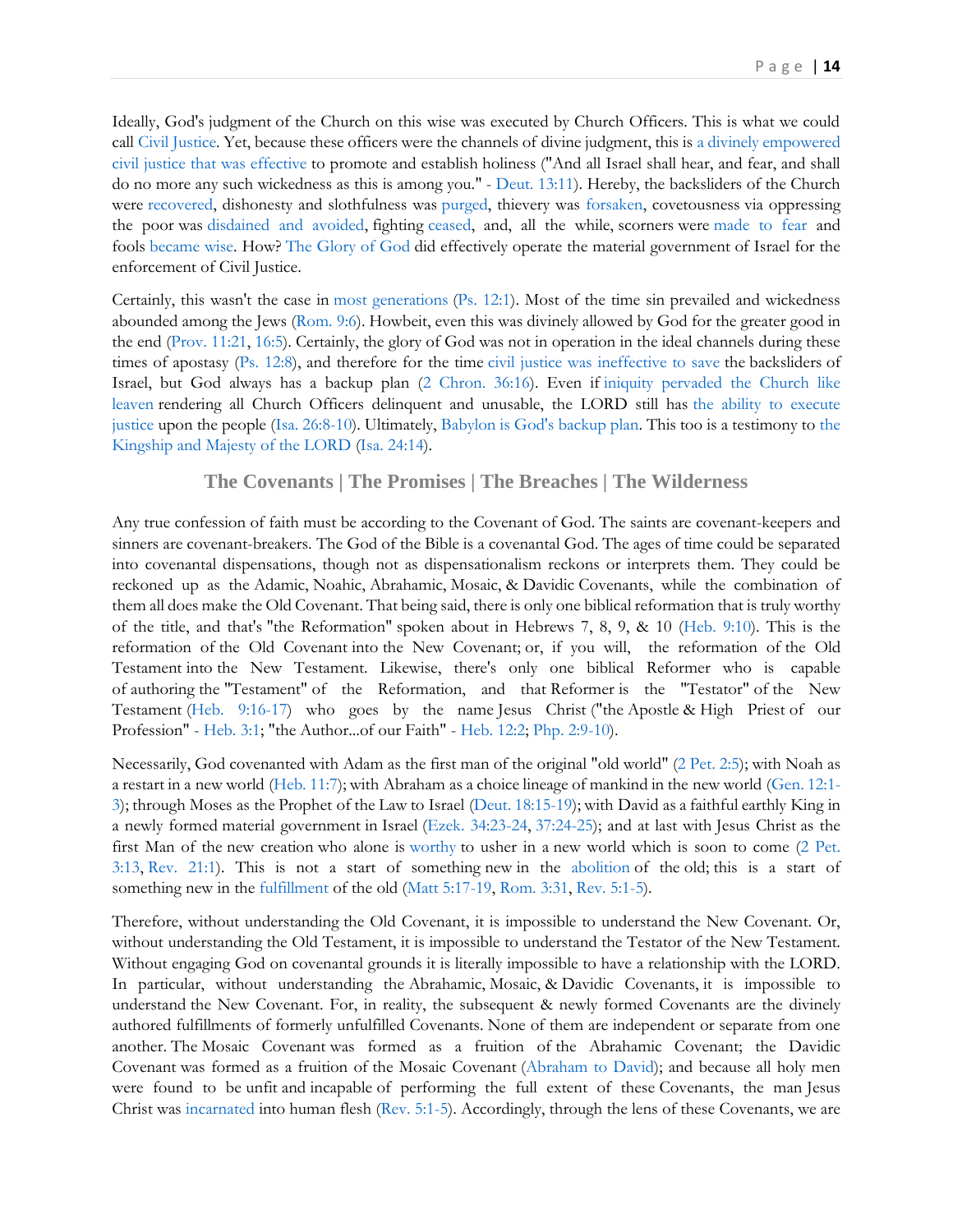enabled to behold the ongoing operations of redemption that serve as [Wilderness Experiences](http://www.putoffthyshoes.com/the-last-days/the-wilderness) in their kind. Or, in other words, through the lens of the promises that pertain to these Covenants, we are enabled to behold the generations of Israel that experienced Covenantal Idealism and the necessary and cyclical Tribulation Periods that were divinely ordained to correct the backslidden [Church.](http://www.putoffthyshoes.com/church-history/are-you-a-student-of-church-history)

Specifically speaking, only upon understanding the Abrahamic Covenant and Israel's [shortcomings](http://www.thecondescensionofgod.com/3---the-abrahamic-covenant.html) in pursuit of the glory of God promised to Abraham; or, only upon understanding the Mosaic Covenant in how it functioned as a [fruition](https://www.therevelationofjesuschrist.org/books/the-age-ending-revival/abraham-to-david) of the Abrahamic Covenant in [the Exodus Generation,](https://thechurchrealized.com/volume-1/chapter-1/israels-seed-in-the-exodus-generation/) can one comprehend the significance of the various outbreaks of [near annihilation](http://www.thecondescensionofgod.com/8---the-near-annihilation-of-gods-people.html) in those days and the shocking ["breach of](http://www.thecondescensionofgod.com/the-exodus-generation-saved-by-faith.html)  [promise"](http://www.thecondescensionofgod.com/the-exodus-generation-saved-by-faith.html) that finally took place at the [reprobation](http://www.thecondescensionofgod.com/13---the-doctrine-of-reprobation.html) of 600,000 men of war [\(Num. 14:34\)](https://biblia.com/bible/kjv1900/Num.%2014.34). Also, only upon understanding the Davidic Covenant and Solomon's [shortcomings](http://www.thecondescensionofgod.com/6---the-davidic-covenant.html) in pursuit of the glory of God promised to David, can one understand the subsequent [bewilderment](http://www.thecondescensionofgod.com/bewilderment--blindness-by-a-covenant-breached.html) that befell the following generations. The historical testimonies of these former Covenants bring into view the real danger of [divine wrath](http://www.thecondescensionofgod.com/7---interceding-against-wrath.html) in how it interrupted the promises of God that served as the fabric of these Covenants; and, also, herein, the ministry of [intercessors](http://www.thecondescensionofgod.com/7---interceding-against-wrath.html) in their kind do find vital significance. Furthermore, without understanding such things, it would be impossible to comprehend how or why the LORD was [wearied](http://www.thecondescensionofgod.com/9---i-am-weary-with-repenting.html) over time, and said, "I am weary with repenting" [\(Jer.](https://biblia.com/bible/kjv1900/Jer.%2015.6)  [15:6\)](https://biblia.com/bible/kjv1900/Jer.%2015.6), when the only remaining resort for [rescuing](https://www.therevelationofjesuschrist.org/books/a-commentary-on-the-book-of-revelation/revelation-7-9/babylon-as-a-redemptive-process-for-the-backslidden-church) the backsliders meant [judgment](http://www.putoffthyshoes.com/the-last-days/the-day-of-the-lord) and tribulation under the hand of [Babylon.](http://www.putoffthyshoes.com/the-last-days/babylon-the-coming-of-the-lord?fbclid=IwAR2N5lUYtSDzmODwL1wQx6MpP66E2CL9oyzsC8NrK3nLrzLsjaVTIO9wh7g)

Many claim to be implacable in their beliefs and dogmatic in their understanding of [sovereign](http://www.thecondescensionofgod.com/10---mercy-on-whom-i-will-have-mercy.html) mercy, and yet they are largely ignorant of the aforementioned doctrines of biblical Church History. This is an outrageous oversight of a whole network of ancient doctrines that span the pages of Holy Scripture in the Old Testament - all of which are used by God to forge [the Doctrine of Sovereign Grace](http://www.thecondescensionofgod.com/10---mercy-on-whom-i-will-have-mercy.html) as it is in truth. Therefore, as such, without consulting the Old Covenant, one will never come to realize the shocking nature of sovereign mercy as it was disposed upon man from above according to the divine proclamation, ["I will have mercy on whom I will](http://www.thecondescensionofgod.com/10---mercy-on-whom-i-will-have-mercy.html)  have mercy, and [I will have compassion on whom I will have compassion"](http://www.thecondescensionofgod.com/10---mercy-on-whom-i-will-have-mercy.html) [\(Rom. 9:15\)](https://biblia.com/bible/kjv1900/Rom.%209.15). Nor could anyone come close to comprehending [the justice of God](http://www.thecondescensionofgod.com/11---the-righteous-judgment-of-god.html) in the contrary experience of unstoppable damnation under [the wrath of God.](http://www.thecondescensionofgod.com/12---the-glory-of-god-in-wrath-personification-anthropomorphism--zoomorphism.html)

The mercy and justice of God are attributes we simply can't afford to misunderstand. Sadly, those who erroneously boast in [the Doctrine of Election](http://www.thecondescensionofgod.com/14---the-damnable-abuse--misapplication-of-sovereign-election.html) do outrageously disregard [the Doctrine of Reprobation](http://www.thecondescensionofgod.com/13---the-doctrine-of-reprobation.html) to their own hurt and insecurity. Nevertheless, in all such cases [the deception of God](http://www.thecondescensionofgod.com/15---the-deception-of-god.html) is warranted. For, only by studying the former times will we be enabled to [discern](http://www.thecondescensionofgod.com/16---have-you-discerned-your-day--time.html) our own time and judgment [\(Eccl. 8:5\)](https://biblia.com/bible/kjv1900/Eccles.%208.5). The mysteries of the present and future become visible in the mighty scope of the past. Therefore, I plead, let us learn to look at the present through the luminous scope of history - and therefrom let's look into futurity. Or else, at last, the great sight will be hidden from the eyes; and, justifiably, it will be said of us in our day, as it was said of those who were unprepared for the Messiah in the 1st Century: "Ye hypocrites, ye can discern the face of the sky and of the earth; but how is it that ye do not [discern this time](http://www.thecondescensionofgod.com/16---have-you-discerned-your-day--time.html)?" [\(Luke 12:56\)](https://biblia.com/bible/kjv1900/Luke%2012.56).

## **Declension | Assyria & Babylon | Restoration Doctrine | The Last Days**

<span id="page-14-0"></span>At the formation of [the Davidic Covenant](http://www.thecondescensionofgod.com/the-davidic-covenant-seeking-a-performance-of-the-promises.html) [\(2 Sam. 7:12-16,](https://biblia.com/bible/kjv1900/2%20Sam.%207.12-16) [1 Chron. 17:10-14\)](https://biblia.com/bible/kjv1900/1%20Chron.%2017.10-14), all the eyes of Israel were [fixed](http://www.thecondescensionofgod.com/6---the-davidic-covenant.html)  [upon Solomon](http://www.thecondescensionofgod.com/6---the-davidic-covenant.html) as the chosen one who would fulfill the promises of God. However, because of Solomon's [backsliding](http://www.thecondescensionofgod.com/the-davidic-covenant-seeking-a-performance-of-the-promises.html) the remaining promises of the Covenant were forfeited. Then, in the fallout, the Kingdom of Israel was divided (1 Kings 12) and a sense of spiritual [bewilderment](http://www.thecondescensionofgod.com/bewilderment--blindness-by-a-covenant-breached.html) like dark clouds settled upon the people; thus began [the general declension](http://www.putoffthyshoes.com/church-history/when-the-good-is-short-of-perfection) of the Church in [the days of the Kings](https://www.therevelationofjesuschrist.org/books/a-commentary-on-the-book-of-ezekiel/ezekiel-18-1-32/vindicating-the-scriptural-emphasis-of-guilt). It's been a long time coming. Respectively, Moses foresaw the declension of old [\(Deut. 32,](https://biblia.com/bible/kjv1900/Deut.%2032) [Ps. 90\)](https://biblia.com/bible/kjv1900/Ps.%2090), and David [beheld](https://www.therevelationofjesuschrist.org/books/the-age-ending-revival/the-unrealized-divine-repentance-extending-beyond-david-s-lifetime) it anew [\(Ps.](https://biblia.com/bible/kjv1900/Ps.%2088)  [88,](https://biblia.com/bible/kjv1900/Ps.%2088) [89\)](https://biblia.com/bible/kjv1900/Ps%2088.89), each one to the disquietness of their righteous souls. Howbeit, most modern readers of the Old Testament think it's normal. They read 1st & 2nd Kings & Chronicles without the shock and awe of the Prophets of old.